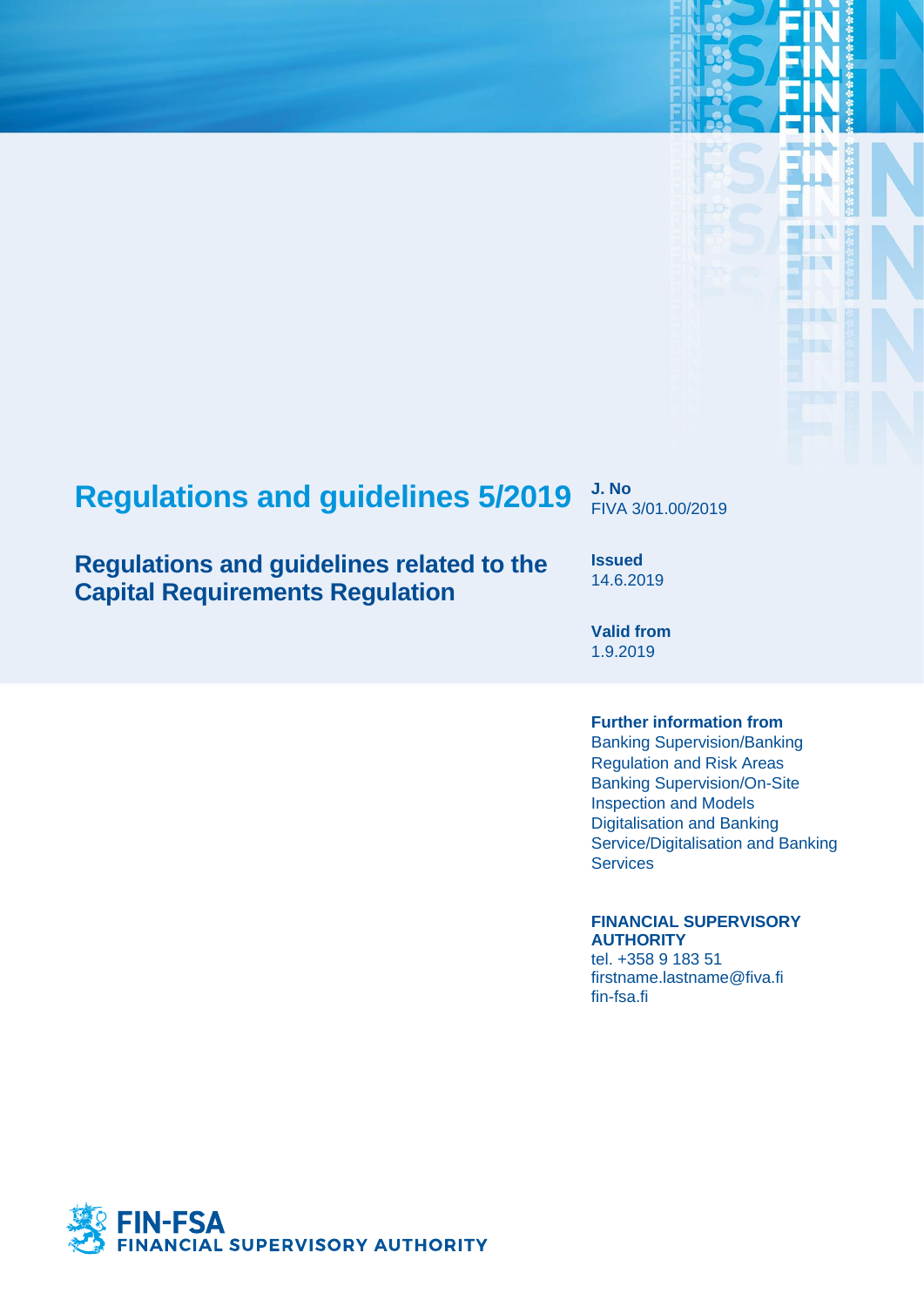

2 (38)

## **Legal nature of regulations and guidelines**

#### **Regulations**

Financial Supervisory Authority (FIN-FSA) regulations are presented under the heading 'Regulation' in the FIN-FSA's regulations and guidelines. FIN-FSA regulations are binding legal requirements that must be complied with.

The FIN-FSA issues regulations only by virtue of and within the limits of legal provisions that entitle it to do so.

#### **Guidelines**

FIN-FSA interpretations of the contents of laws and other binding provisions are presented under the heading 'Guideline' in the FIN-FSA's regulations and guidelines.

Also recommendations and other operating guidelines that are not binding are presented under this heading, as are the FIN-FSA's recommendations on compliance with international guidelines and recommendations.

The formulation of the guideline shows when it constitutes an interpretation and when it constitutes a recommendation or other operating guideline. A more detailed description of the formulation of guidelines and the legal nature of regulations and guidelines is provided on the FIN-FSA website.

[fin-fsa.fi > Regulation > Legal framework of FIN-FSA regulations and guidelines](https://www.finanssivalvonta.fi/en/regulation/legal-framework/)

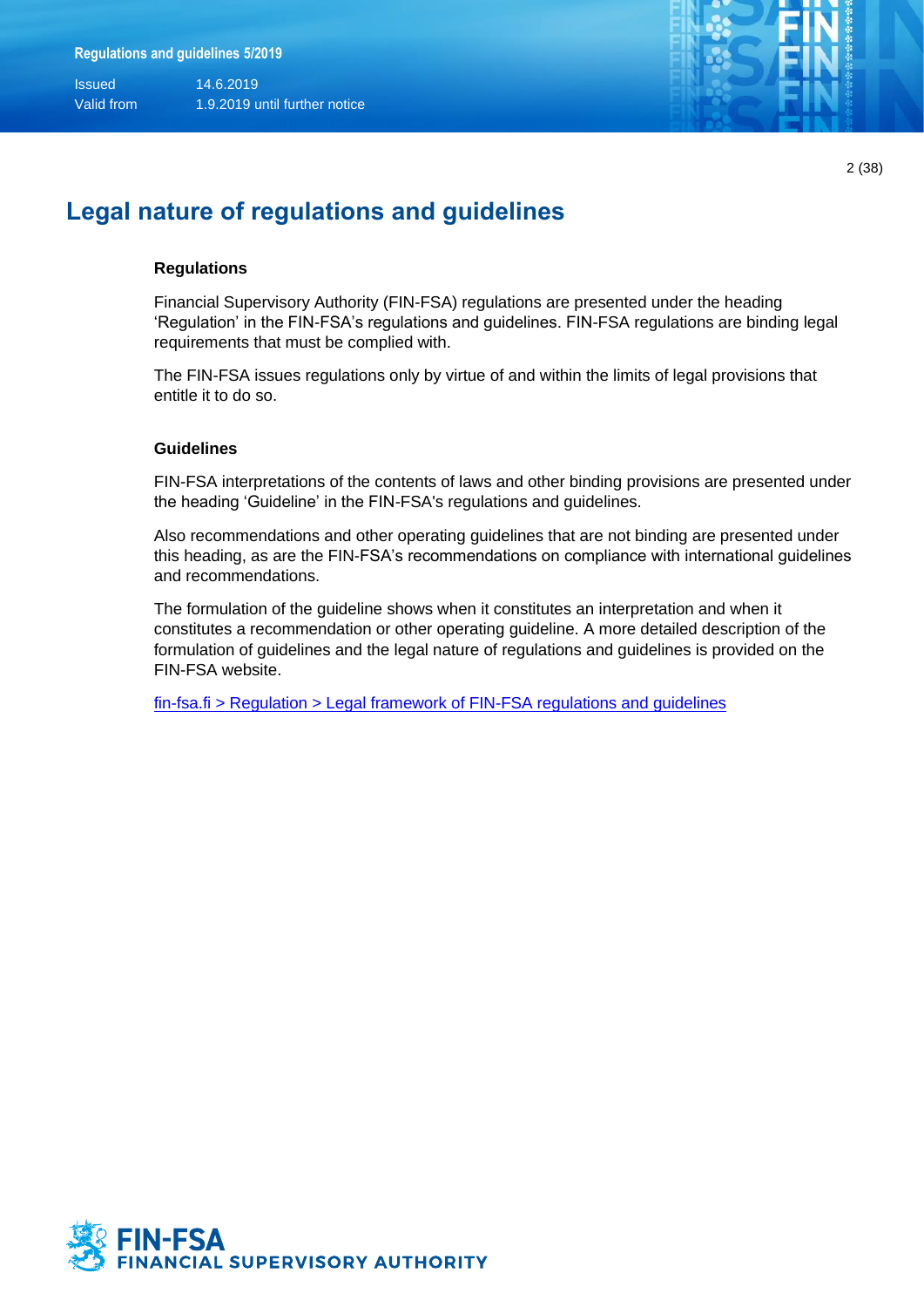## **Contents**

| 1              |                                                                         |                                                                                    |  |  |  |  |
|----------------|-------------------------------------------------------------------------|------------------------------------------------------------------------------------|--|--|--|--|
|                | 1.2                                                                     |                                                                                    |  |  |  |  |
| $\overline{2}$ |                                                                         |                                                                                    |  |  |  |  |
|                | 2.1                                                                     |                                                                                    |  |  |  |  |
|                | 2.2                                                                     |                                                                                    |  |  |  |  |
|                | 2.3                                                                     |                                                                                    |  |  |  |  |
|                | 2.4                                                                     |                                                                                    |  |  |  |  |
|                | 2.5                                                                     |                                                                                    |  |  |  |  |
| 3              |                                                                         |                                                                                    |  |  |  |  |
| 4              |                                                                         |                                                                                    |  |  |  |  |
|                | 4.1                                                                     | Approval of terms and conditions of new capital instruments qualifying as own      |  |  |  |  |
|                | 4.1.2                                                                   | Entry of capital loans under Limited Liability Companies Act in own funds 14       |  |  |  |  |
|                | 4.2                                                                     |                                                                                    |  |  |  |  |
|                | 4.2.1                                                                   |                                                                                    |  |  |  |  |
|                | 4.2.2                                                                   |                                                                                    |  |  |  |  |
| 5              |                                                                         | Capital adequacy treatment of qualifying holdings outside the financial sector  16 |  |  |  |  |
| 6              | Capital requirements for credit risk under the standardised approach 17 |                                                                                    |  |  |  |  |
|                | 6.1                                                                     |                                                                                    |  |  |  |  |
|                | 6.2                                                                     |                                                                                    |  |  |  |  |
|                | 6.2.1                                                                   | Exposures to central governments or central banks; Article 114 of the CRR 17       |  |  |  |  |
|                | 6.2.2                                                                   | Exposures to regional governments or local authorities; Article 115 of the CRR     |  |  |  |  |

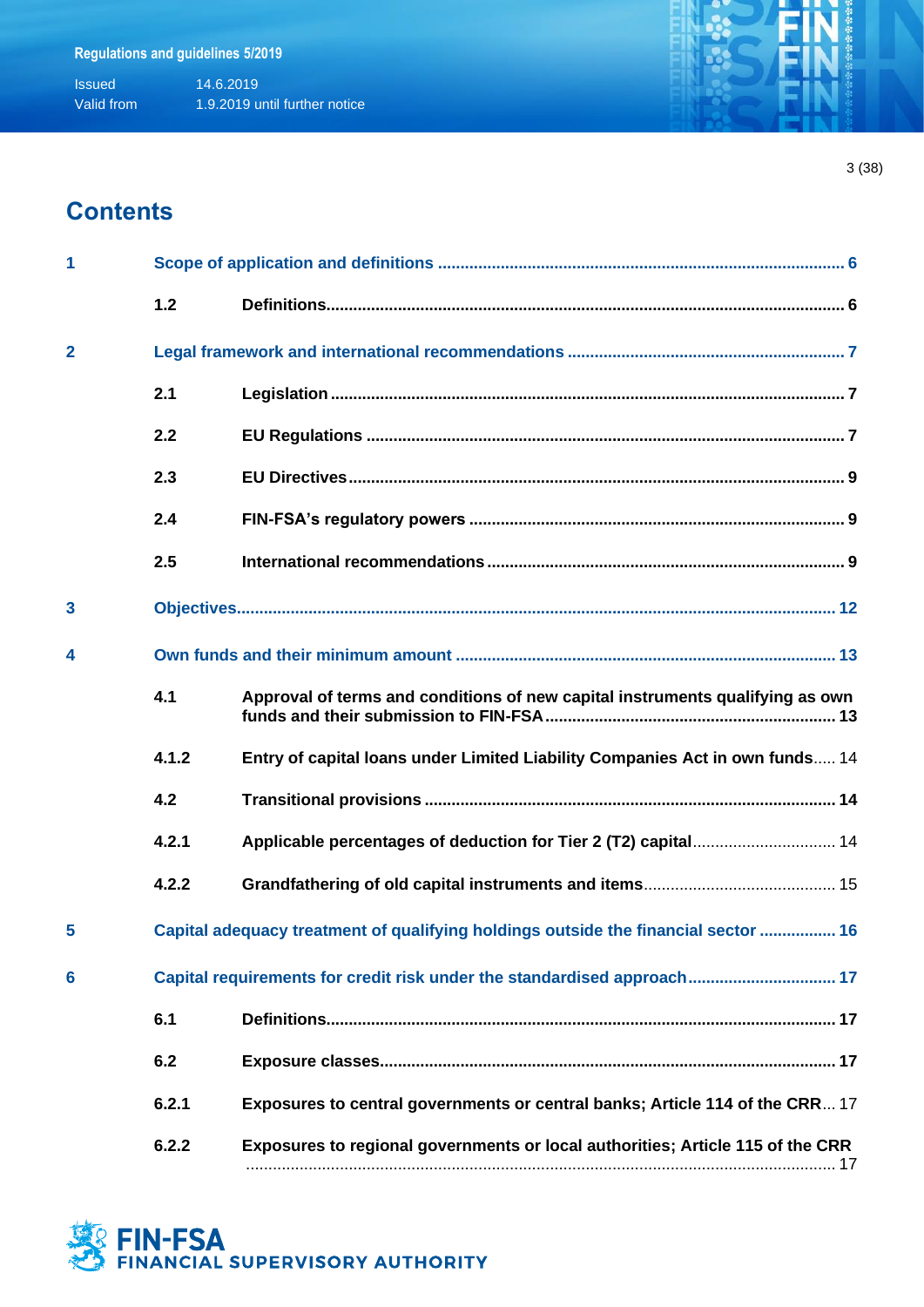| <b>Issued</b> | 14.6.2019                     |
|---------------|-------------------------------|
| Valid from    | 1.9.2019 until further notice |



|    | 6.2.3 | Exposures to public sector entities; Article 116 of the CRR  18                   |  |
|----|-------|-----------------------------------------------------------------------------------|--|
|    | 6.2.4 | Exposures to credit institutions and investment firms; Article 119 of the CRR 18  |  |
|    | 6.2.5 |                                                                                   |  |
|    | 6.2.6 | Exposures secured by mortgages on residential property; Article 125 of the        |  |
|    | 6.2.7 |                                                                                   |  |
|    | 6.2.8 | Items associated with particular high risk, Article 128 of the CRR 20             |  |
|    |       | Capital requirements for credit risk under the internal ratings based approach 21 |  |
|    | 7.1   |                                                                                   |  |
|    | 7.2   |                                                                                   |  |
|    | 7.3   |                                                                                   |  |
|    | 7.4   |                                                                                   |  |
|    | 7.5   |                                                                                   |  |
| 8  |       |                                                                                   |  |
|    | 8.1   |                                                                                   |  |
| 9  |       |                                                                                   |  |
|    | 9.1   |                                                                                   |  |
| 10 |       |                                                                                   |  |
|    | 10.1  |                                                                                   |  |
|    | 10.2  |                                                                                   |  |
| 11 |       |                                                                                   |  |
|    | 11.1  |                                                                                   |  |
| 12 |       |                                                                                   |  |

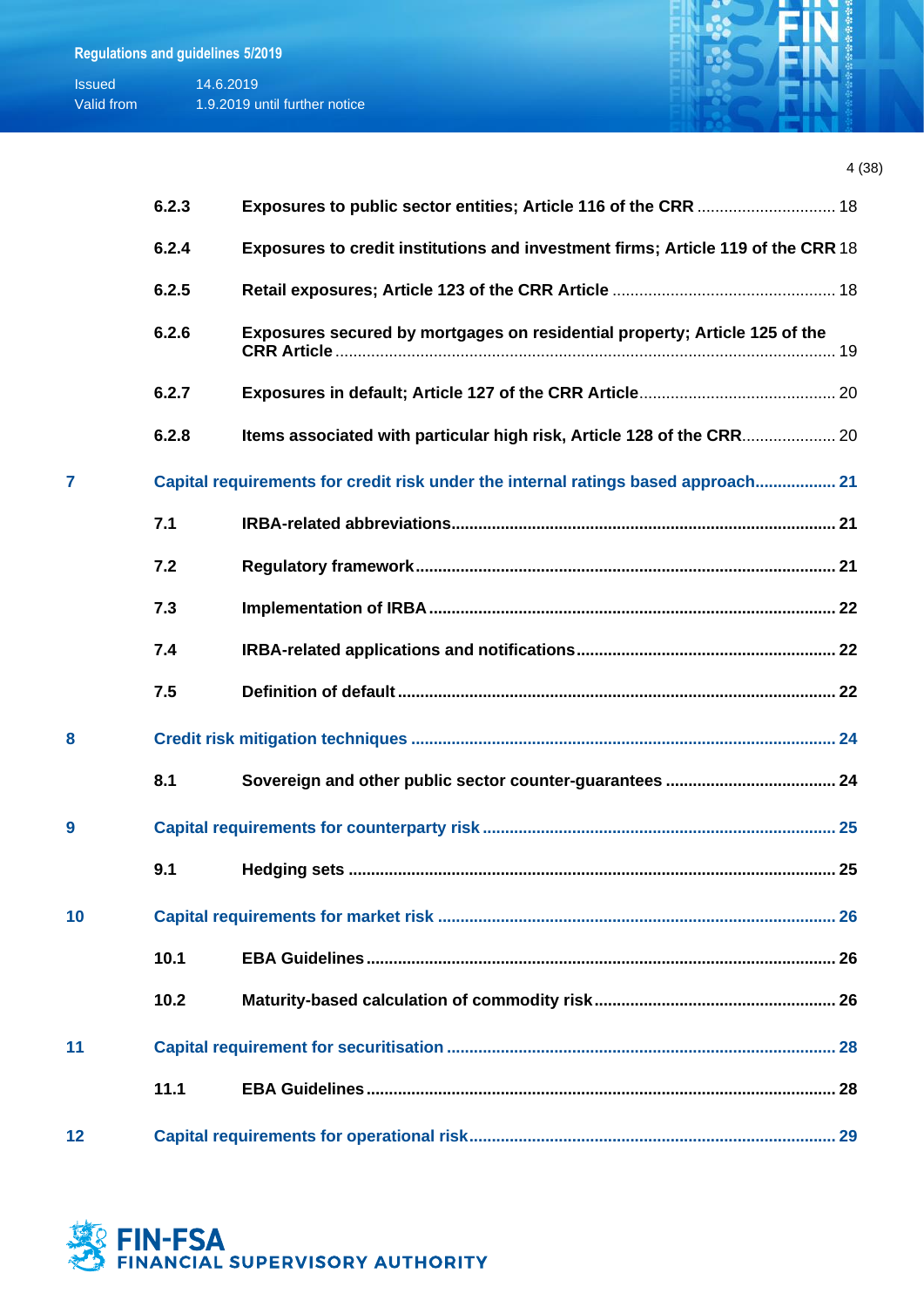| <b>Issued</b> | 14.6.2019                     |
|---------------|-------------------------------|
| Valid from    | 1.9.2019 until further notice |

|    | 12.1   |                                                                            |  |
|----|--------|----------------------------------------------------------------------------|--|
|    | 12.1.1 |                                                                            |  |
|    | 12.1.2 |                                                                            |  |
|    | 12.1.3 |                                                                            |  |
|    | 12.1.4 |                                                                            |  |
| 13 |        |                                                                            |  |
|    | 13.1   |                                                                            |  |
|    | 13.2   | Application of the regulations to financial and insurance conglomerates 31 |  |
|    | 13.3   |                                                                            |  |
|    | 13.4   |                                                                            |  |
| 14 |        |                                                                            |  |
|    | 14.1   | Additional liquidity outflows for other products and services 33           |  |
| 15 |        |                                                                            |  |
|    | 15.1   |                                                                            |  |
|    | 15.2   | Disclosure requirements pertaining to significant subsidiaries of credit   |  |
| 16 |        |                                                                            |  |
| 17 |        |                                                                            |  |

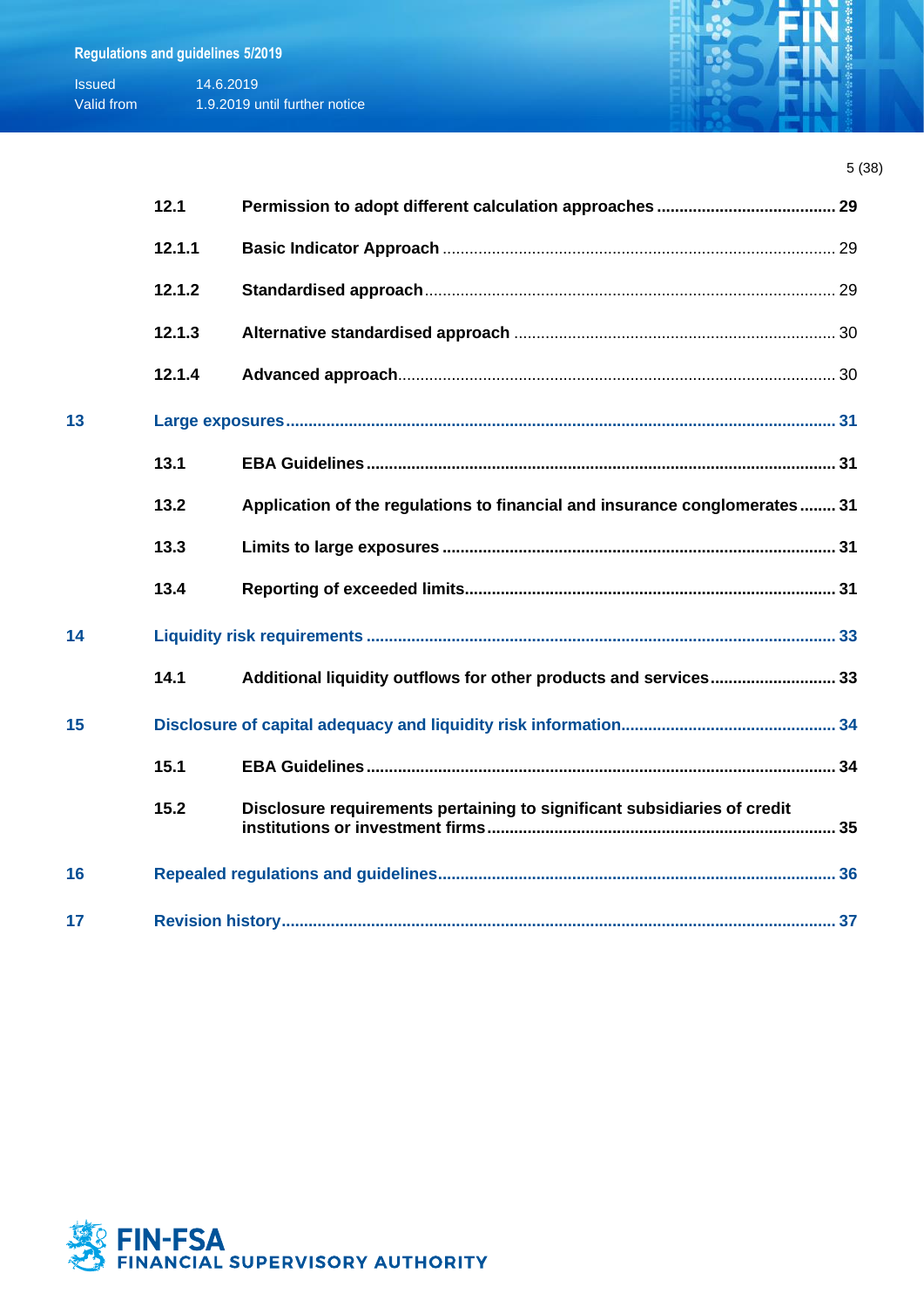

6 (38)

## **1 Scope of application and definitions**

(1) These regulations and guidelines are applicable to the following supervised entities as referred to in section 4 of the Act on the Financial Supervisory Authority:

- credit institutions
- investment firms
- management companies
- alternative investment fund managers
- central bodies of amalgamations of deposit banks
- holding companies of credit institutions
- holding companies of investment firms.
- parent companies of financial and insurance conglomerates.

*(Issued on 18.1.2022, valid from 21.1.2022)*

- (2) As regards credit institutions, these regulations and guidelines do not apply to credit institutions the supervision of which has been transferred to the European Central Bank in accordance with the SSM Regulation.<sup>1</sup>
	- (3) Parent companies of financial and insurance conglomerates are only subject to chapter 13 of these regulations and guidelines.
	- (4) For investment firms and their holding companies as well management company and alternative investment fund managers, these provisions and guidelines apply insofar as they relate to the articles of the EU Capital Requirements Regulation applicable to the said supervised entities.

 *(Issued on 18.1.2022, valid from 21.1.2022)*

(5) These regulations and guidelines are applicable to the holding companies of credit institutions only on the basis of their consolidated situation.

#### **1.2 Definitions**

For the purposes of these regulations and guidelines, the following definitions shall apply:

(6) *Supervised entity* refers to all supervised entities that fall within the scope of section 1.1 of these regulations and guidelines and that are referred to in the Act on the Financial Supervisory Authority.

*The ECB maintains a regularly updated list of credit institutions under its supervision. The list is available on the ECB's website: https://www.bankingsupervision.europa.eu*



*<sup>1</sup> Council Regulation (EU) No 1024/2013 of 15 October 2013 conferring specific tasks on the European Central Bank concerning policies relating to the prudential supervision of credit institutions.*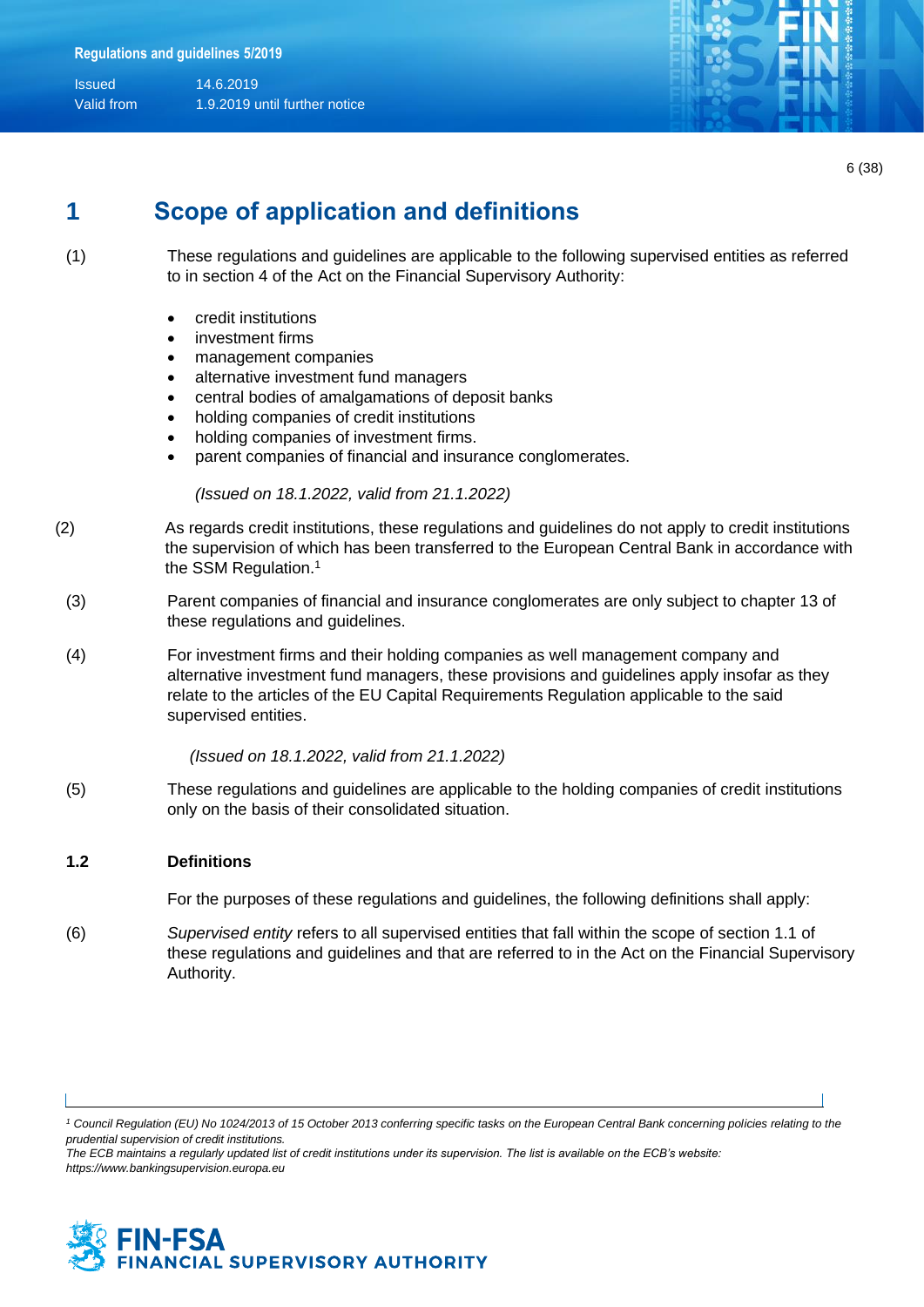

## **2 Legal framework and international recommendations**

### **2.1 Legislation**

The following legal provisions relate to the matters addressed in these regulations and guidelines:

- Credit Institutions Act (610/2014)
- Investment Services Act (747/2012)
- Act on Amalgamation of Deposit Banks (599/2010)
- Act on the Supervision of Financial and Insurance Conglomerates (699/2004)
- Ministry of Finance Decree on applicable exemptions to the limitations of large exposures of credit institutions, investment firms and financial and insurance conglomerates (699/2014)
- Act on Unincorporated State Enterprises (1062/2010)
- Act on the State-Owned Specialised Financing Company (443/1998)
- Act on Credit, Guarantee and Capital Investment Operations of the State-Owned Specialised Financing Company (445/1998).
- Act on Wellness Services Counties (611/2021)
- Act on the Forest Board (234/2016)
- Municipal Pensions Act (549/2003)
- Securities Markets Act (746/2012)
- Act on the Book Entry System and Clearing Operations (749/2012)
- Act on Common Funds (213/2019)
- The Act on Alternative Investment Fund Managers (162/2014)
- Right-of-Occupancy Housing Act (650/1990)
- Limited Liability Companies Act (624/2006)
- Co-operatives Act (421/2013)
- Accounting Act (1336/1997)

#### **2.2 EU Regulations**

The following directly applicable European Union Regulations are related to the matters addressed in these regulations and guidelines:

• Regulation No 575/2013 of the European Parliament and of the Council of 26 June 2013 on prudential requirements for credit institutions and amending Regulation (EU) No 648/2012 (hereinafter the Capital Requirements Regulation, CRR).

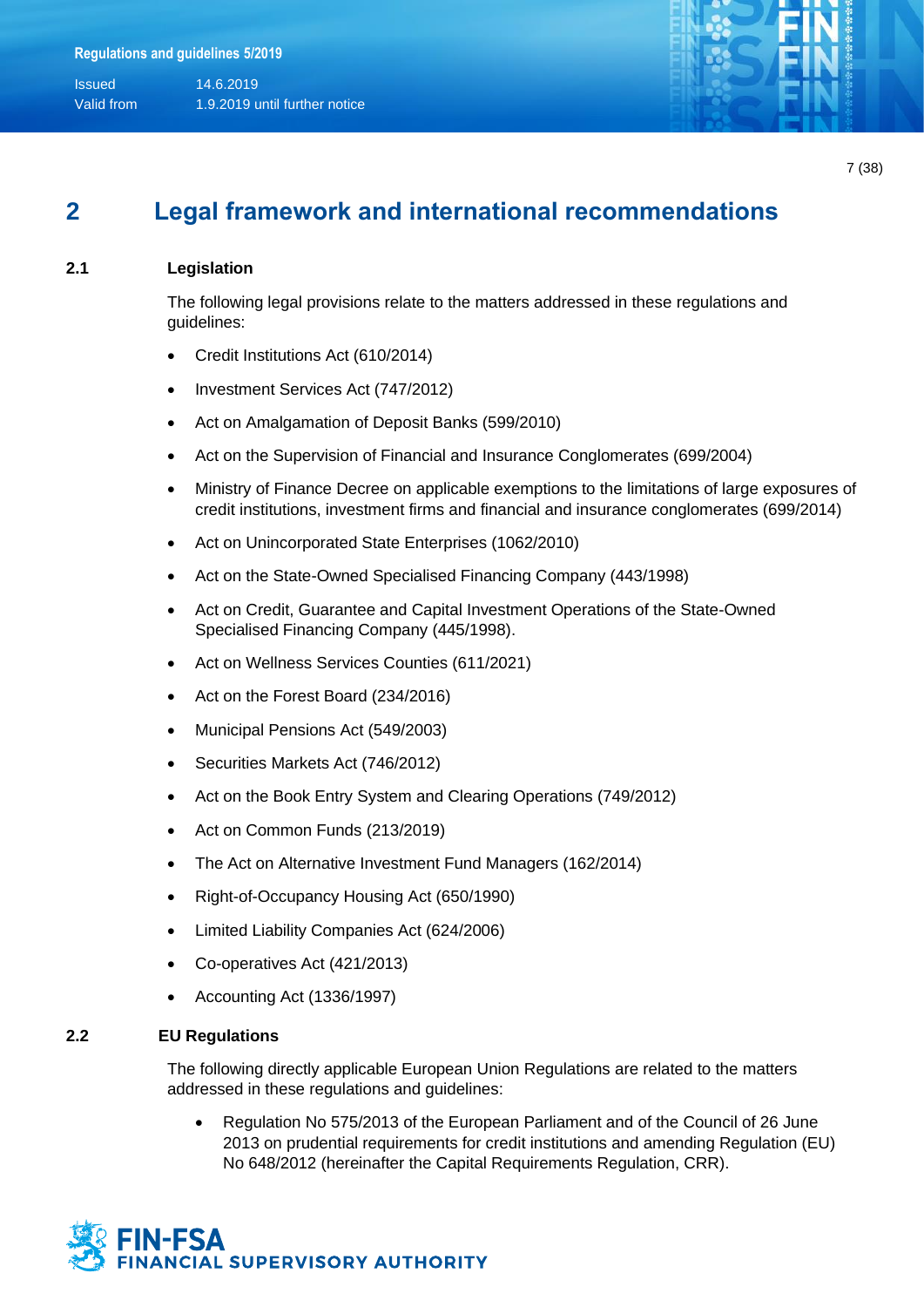Valid from 1.9.2019 until further notice

- Regulation (EU) No 2019/2033 of the European Parliament and of the Council of 27 November 2019 on the prudential requirements of investment firms and amending Regulations (EU) No 1093/2010, (EU) No 575/2013, (EU) No 600/2014 and (EU) No 806/2014.
- Council Regulation (EU) No 1024/2013 of 15 October 2013 conferring specific tasks on the European Central Bank concerning policies relating to the prudential supervision of credit institutions (hereinafter the SSM Regulation).
- Regulation (EU) No 1093/2010 of the European Parliament and of the Council of 24 November 2010 establishing a European Supervisory Authority (European Banking Authority), amending Decision No 716/2009/EC and repealing Commission Decision 2009/78/EC;
- Commission Implementing Regulation (EU) 2016/1646 of 13 September 2016 laying down implementing technical standards with regard to main indices and recognised exchanges in accordance with Regulation (EU) No 575/2013 of the European Parliament and of the Council on prudential requirements for credit institutions and investment firms;
- Commission Delegated Regulation (EU) No 241/2014 of 7 January 2014 supplementing Regulation (EU) No 575/2013 of the European Parliament and of the Council with regard to regulatory technical standards for Own Funds requirements for institutions
- Commission Delegated Regulation (EU) 2018/171 of 19 October 2017 on supplementing Regulation (EU) No 575/2013 of the European Parliament and of the Council with regard to regulatory technical standards for the materiality threshold for credit obligations past due;
- Commission Delegated Regulation (EU) No 1187/2014 of 2 October 2014 supplementing Regulation (EU) No 575/2013 of the European Parliament and of the Council as regards regulatory technical standards for determining the overall exposure to a client or a group of connected clients in respect of transactions with underlying assets;
- Commission Delegated Regulation (EU) 2018/959 of 14 March 2018 supplementing Regulation (EU) No 575/2013 of the European Parliament and of the Council with regard to regulatory technical standards of the specification of the assessment methodology under which competent authorities permit institutions to use Advanced Measurement Approaches for operational risk;
- Commission Delegated Regulation (EU) 2015/61 of 10 October 2014 to supplement Regulation (EU) No 575/2013 of the European Parliament and the Council with regard to liquidity coverage requirement for Credit Institutions
- As regards the matters addressed in these regulations and guidelines, the European Commission has also provided many supplementary Regulations and Decisions pertaining to the EU capital requirements regulation other than those referred to above, which will implement the regulatory technical standards prepared by the European Banking Authority. The Commission Regulations and Decisions are available on the Commission's website at [ec.europa.eu \(European Commission > Law > Banking](https://ec.europa.eu/info/law/banking-prudential-requirements-regulation-eu-no-575-2013/amending-and-supplementary-acts/implementing-and-delegated-acts_en)

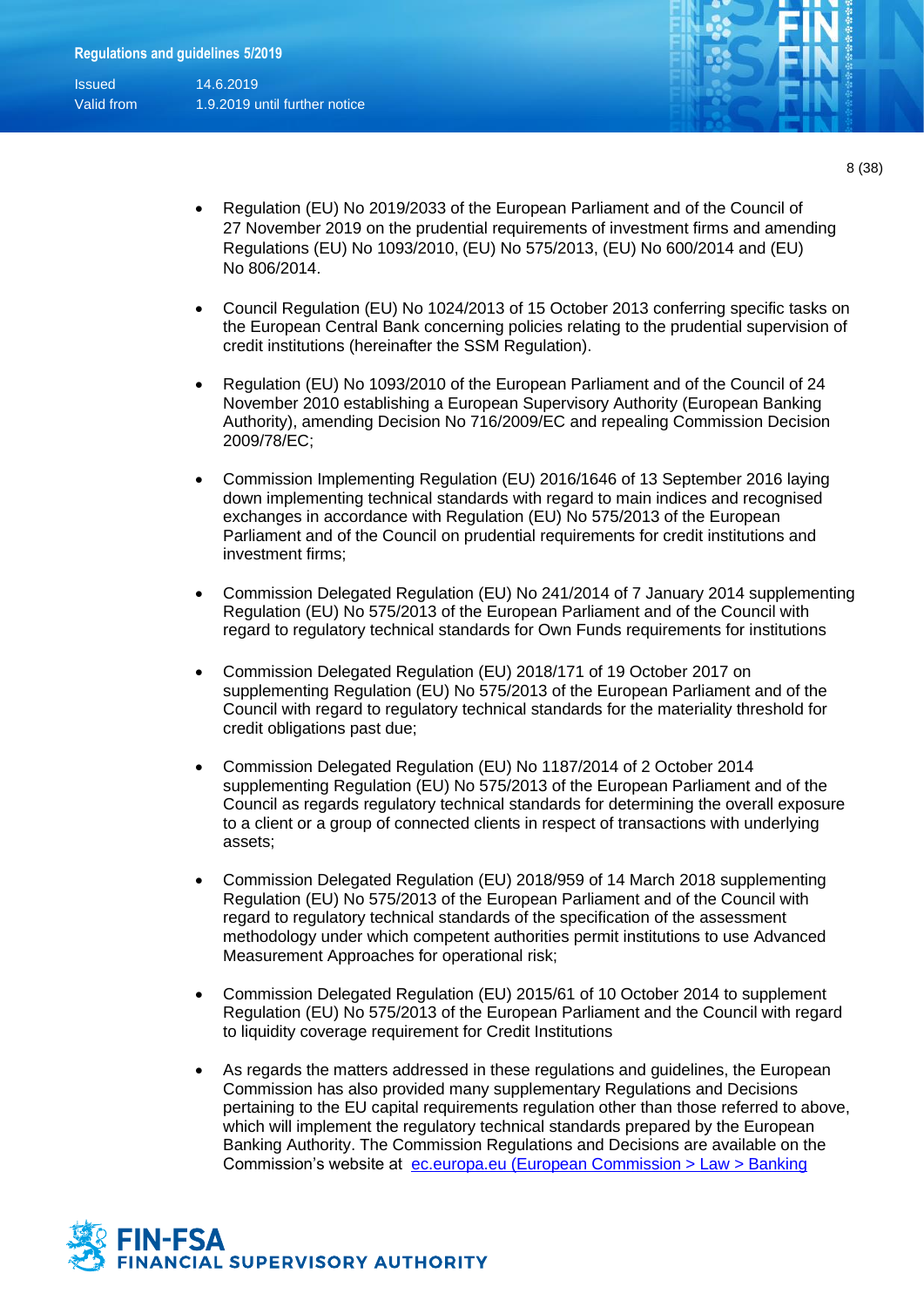

9 (38)

[prudential requirements > Regulation \(EU\) No 575/2013 > Amending and](https://ec.europa.eu/info/law/banking-prudential-requirements-regulation-eu-no-575-2013/amending-and-supplementary-acts/implementing-and-delegated-acts_en)  [supplementary acts\)](https://ec.europa.eu/info/law/banking-prudential-requirements-regulation-eu-no-575-2013/amending-and-supplementary-acts/implementing-and-delegated-acts_en) and the FIN-FSA website.

#### **2.3 EU Directives**

The following European Union Directive relates to the matters addressed in these regulations and guidelines:

- Directive 2013/36/EU of the European Parliament and of the Council of 26 June 2013 on access to the activity of credit institutions and the prudential supervision of credit institutions, amending Directive 2002/87/EC and repealing Directives 2006/48/EC and 2006/49/EC (hereinafter the Credit Requirements Directive).
- Directive 2019/2034/EU of the European Parliament and of the Council of 27 November 2019 on the prudential supervision of investment firms and amending Directives 2002/87/EC, 2009/65/EC, 2011/61/EU, 2013/36/EU, 2014/59/EU and 2014/65/EU.

#### **2.4 FIN-FSA's regulatory powers**

The FIN-FSA's power to issue binding regulations is based on the following legal provisions:

• Chapter 11, section 16 of the Credit Institutions Act

#### **2.5 International recommendations**

In preparing these regulations and guidelines, consideration has been given to the following international recommendations:

- (1) As regards the standardised approach to credit risk (chapter 6), the matters addressed in these regulations and guidelines are related to the following guidelines of the European Banking Authority (EBA):
	- Guidelines on the application of the definition of default under Article 178 of Regulation (EU) No 575/2013 (EBA/GL/2016/07)
	- Guidelines on specification of types of exposures to be associated with high risk (EBA/GL/2019/01)
- (2) As regards the internal ratings based approach (chapter 7), the matters addressed in these regulations and guidelines are related to the following guidelines of the European Banking Authority (EBA):
	- Guidelines on the application of the definition of default under Article 178 of Regulation (EU) No 575/2013 (EBA/GL/2016/07)
	- Guidelines on PD estimation, LGD estimation and the treatment of defaulted exposures (EBA/GL/2017/16).
	- Guidelines for the estimation of LGD appropriate for an economic downturn (EBA/GL/2019/03)

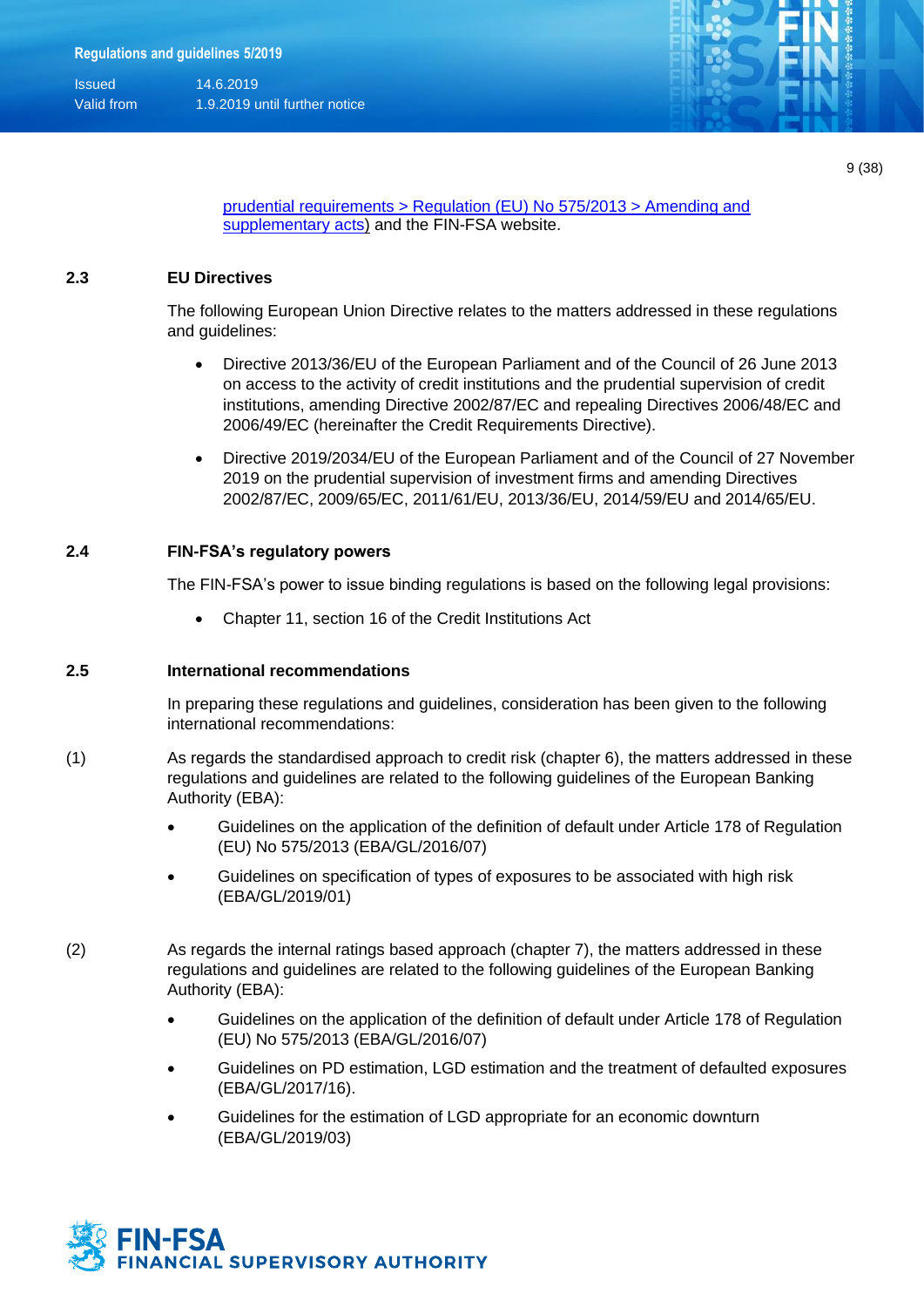| <b>Issued</b> | 14.6.2019            |
|---------------|----------------------|
| Valid from    | 1.9.2019 until furth |

er notice



10 (38)

- Guidelines on credit risk mitigation for institutions applying the IRB approach with own estimates of LGDs (EBA/GL/2020/05) *(Issued on 25.8.2021, valid from 1.3.2021)*
- (3) As regards market risk (chapter 10), the matters addressed in these regulations and guidelines are related to the following guidelines of the European Banking Authority (EBA):
	- Guidelines on Stressed Value at Risk (Stressed VaR) (EBA/GL/2012/2)
	- Guidelines on the Incremental Default and Migration Risk Charge (IRC) EBA/GL/2012/3
	- Guidelines on corrections to modified duration for debt instruments, as referred to in Article 340(3)(2) of Regulation (EU) No 575/2013 (EBA/GL/2016/09)
	- Guidelines on the treatment of structural FX positions under Article 352(2) of Regulation (EU) No 575/2013 (Capital Requirements Regulation) (EBA/GL/2020/09) *(Issued on 21.10.2021, valid from 1.3.2021)*
- (4) As regards securitisation (chapter 11), the matters addressed in these regulations and guidelines are related to the following guidelines of the European Banking Authority (EBA):
	- Guidelines on Significant Credit Risk Transfer relating to Articles 243 and 244 of Regulation (EU) No 575/2013 (EBA/GL/2014/05)
	- Guidelines on implicit support for securitisation transactions, in accordance with Article 248 of Regulation (EU) No 575/2013 (EBA/GL/2016/08)
	- Guidelines on the determination of the weighted average maturity of contractual payments due under the tranche of a securitisation transaction in accordance with point (a) of Article 257(1) of Regulation (EU) No 575/2013 (EBA/GL/2020/04) *(Issued on 25.8.2021, valid from 1.3.2021)*
- (5) As regards large exposures (chapter 13), the matters addressed in these regulations and guidelines are related to the following guidelines of the European Banking Authority (EBA):
	- Guidelines on limits on exposures to shadow banking entities which carry out banking activities outside a regulated framework under Article 395(2) of Regulation (EU) No 575/2013 (EBA/GL/2015/20)
	- Guidelines on connected clients under Article 4(1)(39) of Regulation (EU) No 575/2013 (EBA/GL/2017/15)
- (6) As regards disclosure of capital adequacy and liquidity risk information (chapter 15), the matters addressed in these regulations and guidelines are related to the following guidelines of the European Banking Authority (EBA):
	- Guidelines on materiality, proprietary and confidentiality and on disclosure frequency under Articles 432(1), 432(2) and 433 of Regulation (EU) No 575/2013 (EBA/GL/2014/14)
	- Guidelines on disclosure of encumbered and unencumbered assets (EBA/GL/2014/03)
	- Guidelines on disclosure requirements under Part Eight of Regulation (EU) No 575/2013 (EBA/GL/2016/11)

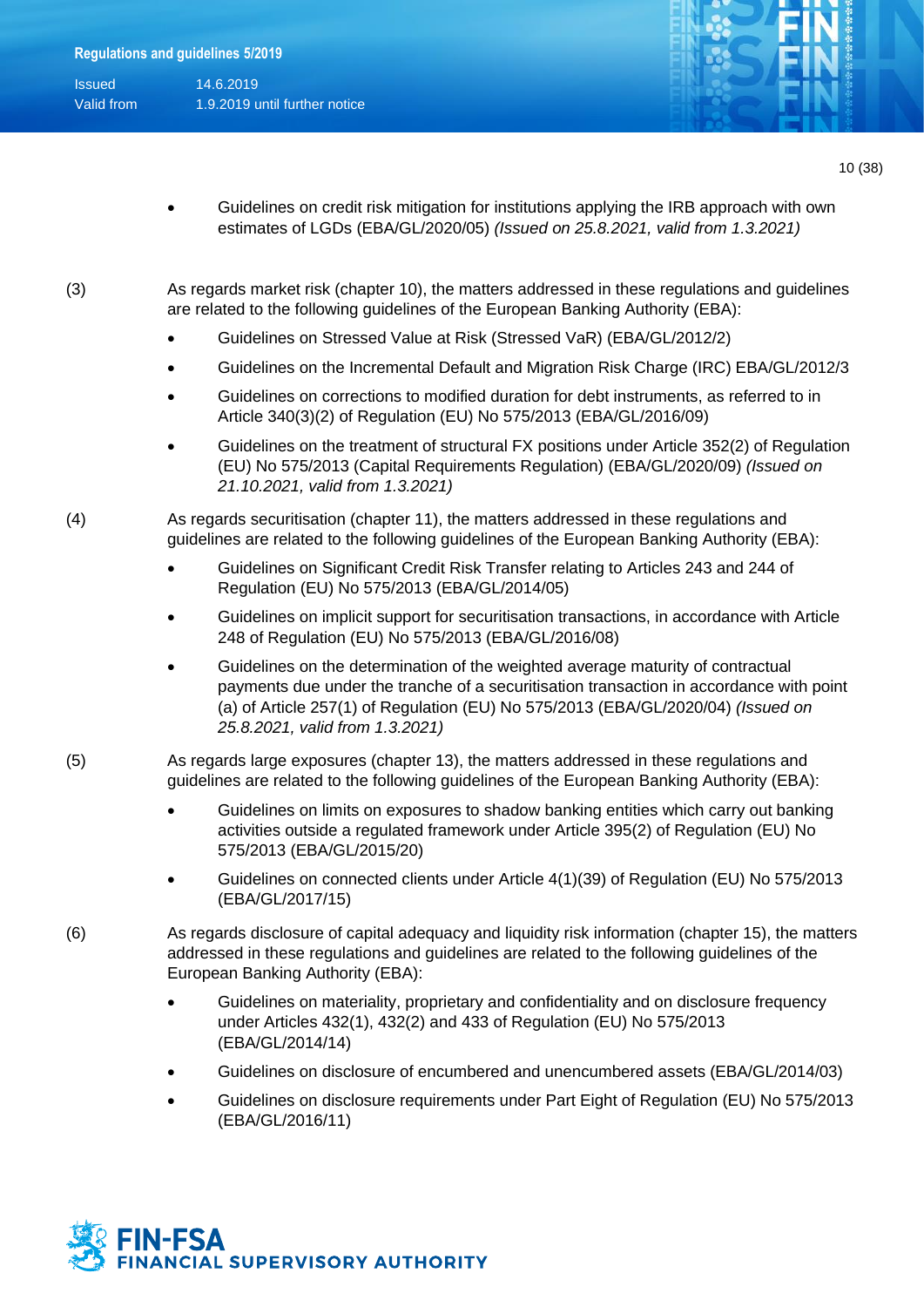

- 11 (38)
- Guidelines on LCR disclosure to complement the disclosure of liquidity risk management under Article 435 of Regulation (EU) No 575/2013 (EBA/GL/2017/01)
- Guidelines on uniform disclosures under Article 473a of Regulation (EU) No 575/2013 as regards the transitional period for mitigating the impact of the introduction of IFRS 9 on own funds (EBA/GL/2018/01)
- Guidelines on disclosure of non-performing and forborne exposures (EBA/GL/2018/10)
- Guidelines on reporting and disclosure of exposures subject to measures applied in response to the COVID-19 crisis (EBA/GL/2020/07) *(Issued on 20.1.2021, valid from 1.3.2021)*
- Guidelines on supervisory reporting and disclosure requirements in compliance with CRR "quick fix" in response to the COVID‐19 pandemic (EBA/GL/2020/11) *(Issued on 20.1.2021, valid from 1.3.2021)*
- Guidelines amending Guidelines EBA/GL/2018/01 on uniform disclosures under Article 473a of Regulation (EU) No 575/2013 (CRR) on the transitional period for mitigating the impact of the introduction of IFRS 9 on own funds to ensure compliance with the CRR "quick fix" in response to the COVID-19 pandemic (EBA/GL/2020/12) *(Issued on 20.1.2021, valid from 1.3.2021)*

The EBA's Guidelines and Recommendations are available at www.finanssivalvonta.fi and on the EBA's website at [www.eba.europa.eu](http://www.eba.europa.eu/) (Regulation and policy).

In addition, the website [www.eba.europa.eu](http://www.eba.europa.eu/) (Single Rulebook Q&A) contains interpretations of the Commission and EBA on regulation.

In preparing these regulations and guidelines, consideration has also been given to guidance provided by the European Central Bank:

- ECB guide to internal models, October 2019 *(Issued on 25 August 2020, valid from 1.3.2021)*
- Guideline (EU) 2020/978 of the European Central Bank of 25 June 2020 on the exercise of the discretion under Article 178(2)(d) of Regulation (EU) No 575/2013 of the European Parliament and of the Council by national competent authorities in relation to less significant institutions with regard to the threshold for assessing the materiality of credit obligations past due (ECB/2020/32) *(Issued on 25.8.2020, valid from 1.3.2021)*

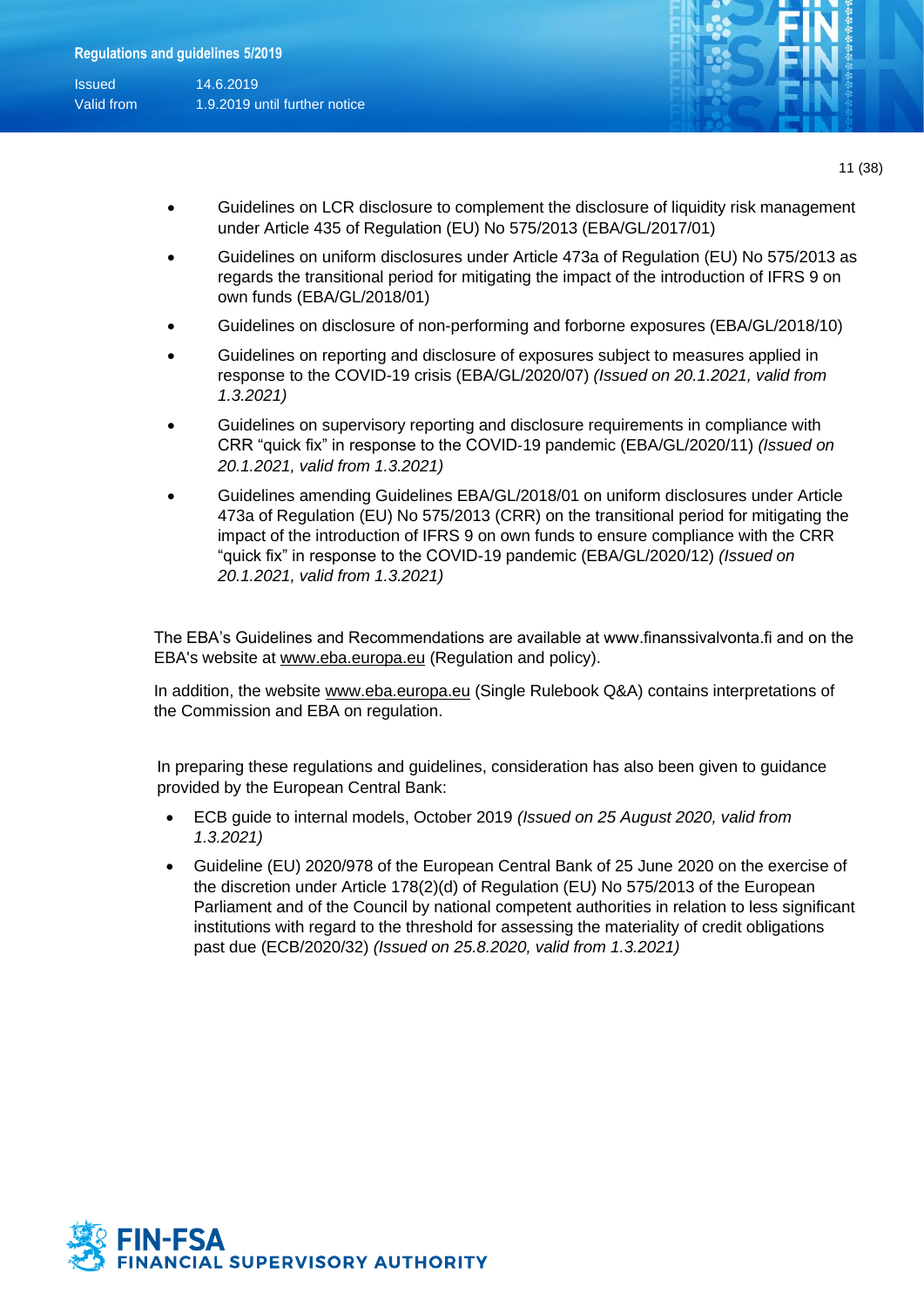

12 (38)

## **3 Objectives**

- (1) The objective of these regulations and guidelines is to provide supervised entities with instructions, within the limits allowed by EU regulation, on the capital adequacy and liquidity risk requirements, on large exposures and the disclosure of information.
- (2) The instructions are related to the national application of the CRR as well as regulations and guidelines of the European Banking Authority and the European Central Bank (ECB).
- (3) These regulations and guidelines include the FIN-FSA's regulations on options and matters left in the CRR within the discretion of the competent authority.

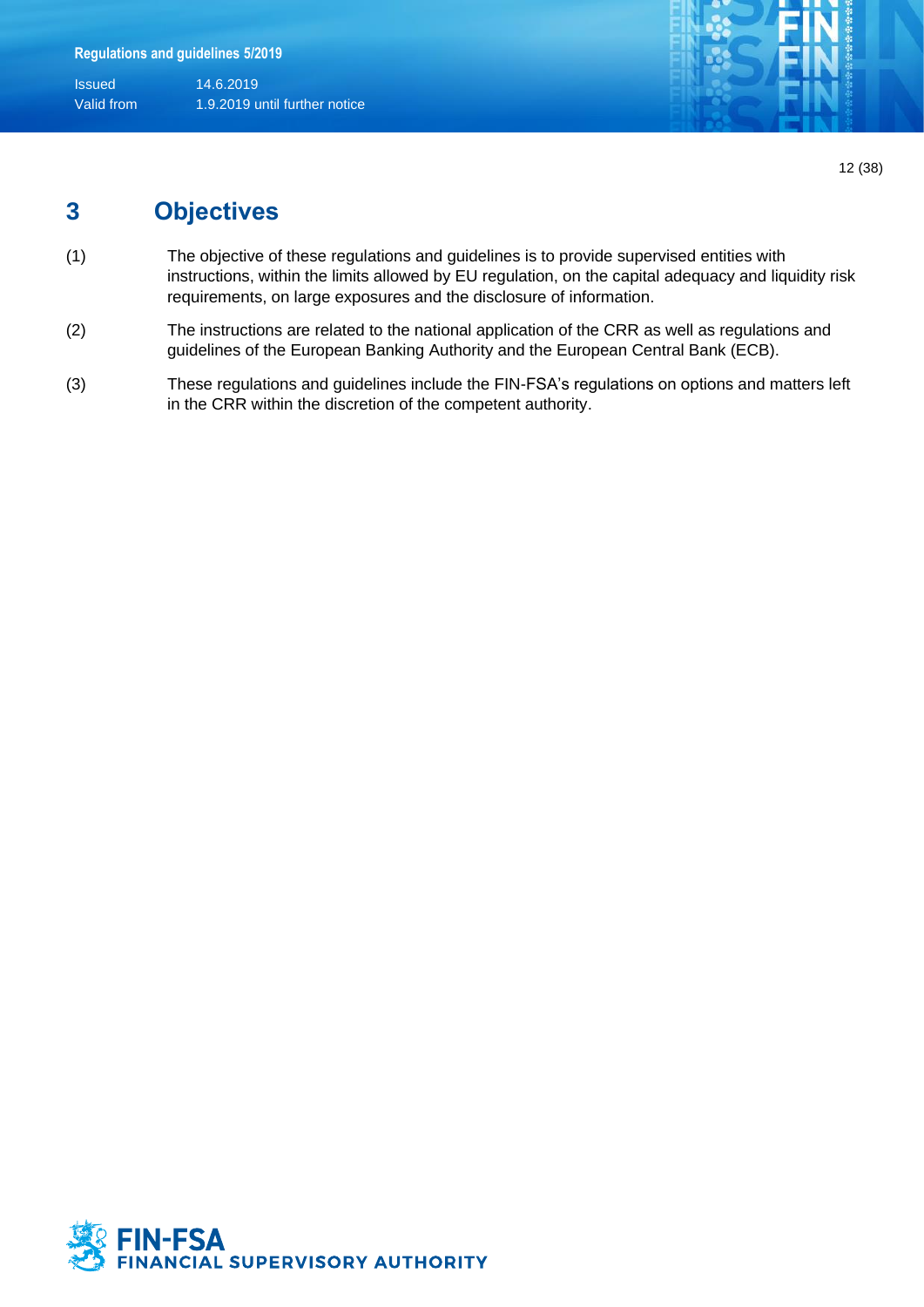

13 (38)

## **4 Own funds and their minimum amount**

- **4.1 Approval of terms and conditions of new capital instruments qualifying as own funds and their submission to FIN-FSA**
- (1) In accordance with Article 26, paragraph 3 of the CRR, supervised entities may, after 28 June 2013, classify capital as CET1 instruments only after permission is granted by the competent authorities. The competent authorities may consult the EBA.
- (2) In accordance with Article 26, paragraph 3 of the CRR, the EBA shall establish and publish a list of all the forms of capital instruments in each Member State that qualify as Common Equity Tier 1 instruments based on information submitted by each competent authority. In accordance with Article 80 of the CRR, it is the EBA's duty to monitor the quality of own funds instruments issued by institutions across the Union.
- (3) The EBA's first CET1 list was published on 28 May 2014. This list of Common Equity Tier 1 capital instruments is updated regularly and it is available on the EBA website, the section on Other publications (eba.europa.eu – regulation and policy – own funds). The list shows eligible CET1 instrument types in each Member State.
- (4) On 7 October 2014, the EBA published its first report on eligible criteria for AT1 instruments and it will regularly update the report. The EBA has also published standardised templates for AT1 instruments. They are also available on the EBA website.
- (5) On its website, the FIN-FSA has published further instructions on inspection of the quality of own funds (Finanssivalvonta.fi/en – Banks – Credit institutions – Regulation – Regulatory framework (in Finnish and in Swedish)

#### **GUIDELINE** (paragraphs 6–8)

- **(6)** Prior to the permission granted by FIN-FSA by virtue of Article 26, paragraph 2 of the CRR, a capital instrument should not be presented or reported as a capital instrument qualifying as CET1.
- (7) FIN-FSA recommends that supervised entities give a prior notice to FIN-FSA of new capital instruments intended to be categorised as Additional Tier 1 (AT1) and Tier 2 (T2) capital and their key terms and conditions. Because the EBA monitors and supervises eligible criteria for AT1 instruments, the FIN-FSA recommends that the supervised entities well in advance contact the FIN-FSA and submit to the FIN-FSA planned criteria and a comparison of them to the criteria set in the CRR and the Commission Delegated Regulation 241/2014, which criteria the capital instruments must meet.<sup>2</sup> When preparing eligibility criteria applicable to AT1 instruments, the recommendations of the EBA should be complied with as they are provided in the EBA report or in EBA interpretations provided in the so-called Q&A process.
- (8) The FIN-FSA recommends that supervised entities give a prior notice to FIN-FSA of capital injections to be made in the non-restricted equity reserve, their amount, and related terms and conditions.

*<sup>2</sup> Commission Delegated Regulation (EU) No 241/2014 of 7 January 2014 supplementing Regulation (EU) No 575/2013 of the European Parliament and of the Council with regard to regulatory technical standards for Own Funds requirements for institutions (OJ L 74/8, 14.3.2014).*

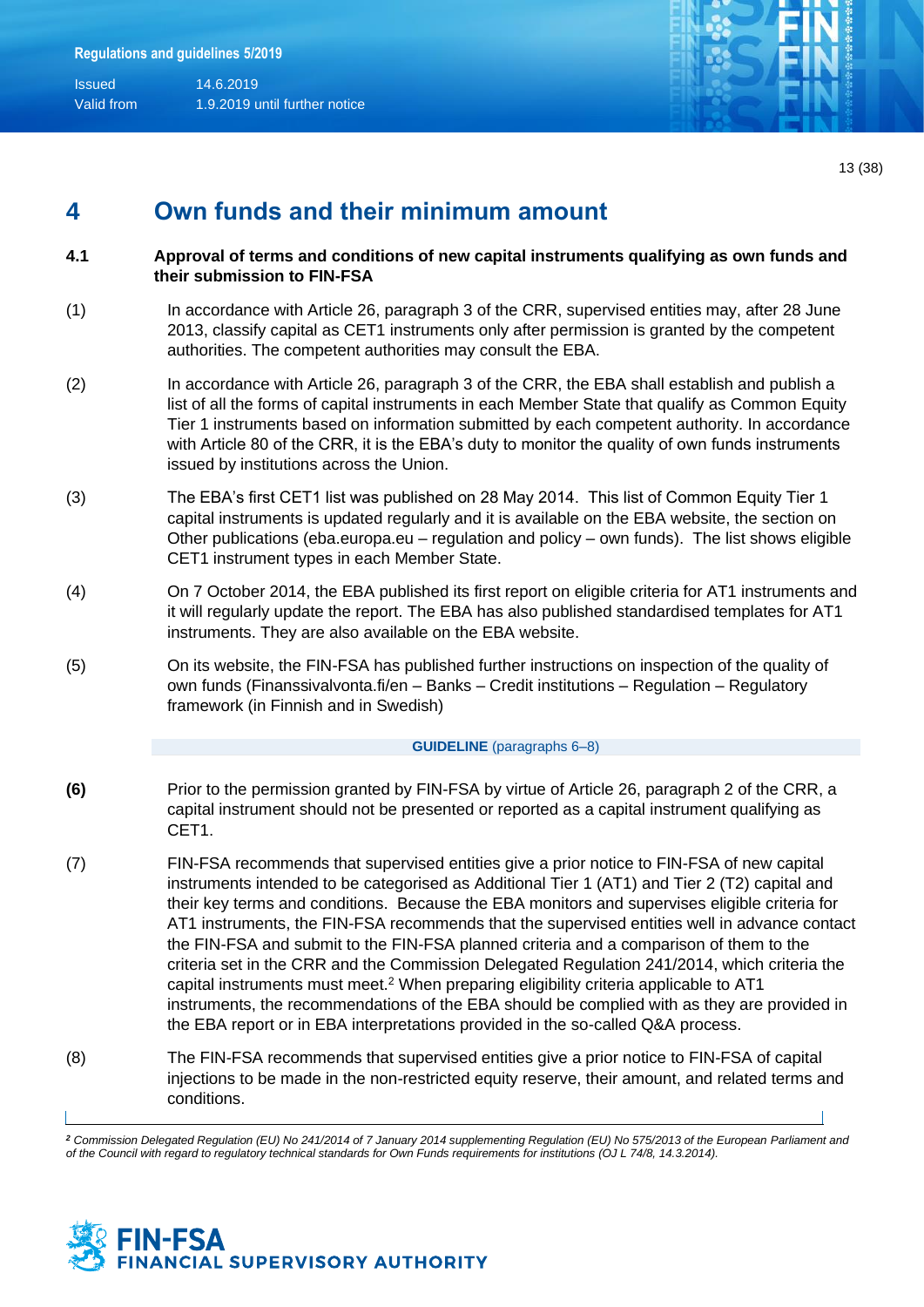| <b>Issued</b> | 14.6.2019                     |
|---------------|-------------------------------|
| Valid from    | 1.9.2019 until further notice |



### **4.1.2 Entry of capital loans under Limited Liability Companies Act in own funds**

- 
- (9) Capital instruments qualifying as own funds must satisfy the conditions provided in the CRR:
	- The conditions for capital instruments qualifying as CET1 are provided in Article 28 of the CRR, in addition to which Article 29 contains more provisions on the conditions for CET1 capital instruments issued by institutions established in another form than a limited liability company
	- The conditions for capital instruments to qualify as Additional Tier 1 (AT1) are provided in Article 52 of the CRR
	- The conditions for capital instruments to qualify as Tier 2 (T2) are provided in Article 63 of the CRR.
- (10) Chapter 12 of the Limited Liability Companies Act also contains specific provisions on capital loans. In accordance with chapter 12, section 1, subsection 2, the principal of a capital loan may be repaid and interest paid only insofar as the sum total of the non-restricted equity and all of the capital loans of the company at the time of payment exceed the loss on the balance sheet to be adopted for the latest financial period or the loss on the balance sheet from more recent financial statements. In accordance with chapter 12, section 2, subsection 1, change in the terms of the loan shall be invalid, if it is contrary to section 1, subsection 1 of the same chapter.

#### GUIDELINE (paragraphs 11–12)

- (11) Since in accordance with Article 28, paragraph 1, subparagraph h) and Article 52, paragraph 1, subparagraph l) of the EU CRR, the principal of CET1 and AT1 capital instruments may be paid only out of distributable items, a capital loan referred to in the Limited Liability Companies Act cannot, in accordance with the FIN-FSA's interpretation, be classified as Common Equity Tier 1 (CET1) or Additional Tier 1 (AT1) capital.
- (12) In order that capital instruments could qualify as own funds, the FIN-FSA recommends that supervised entities established as limited liability companies or a cooperative only issue such capital instruments meeting the conditions of the Limited Liability Companies Act and the Cooperatives Act that also meet the conditions provided in the CRR.

#### **4.2 Transitional provisions**

### **4.2.1 Applicable percentages of deduction for Tier 2 (T2) capital**

(13) In accordance with Article 478, paragraph 3 of the CRR, competent authorities shall determine and publish applicable percentages of deductions for Tier 2 capital items referred to in Article 478, paragraph 2.

#### REGULATION (paragraph 14)

(14) By virtue of Article 478, paragraph 3 of the CRR, the FIN-FSA rules that a percentage of 100% shall be applied to the items referred to in paragraph 2 of the same Article during the period from 1 January 2014 to 31 December 2023.

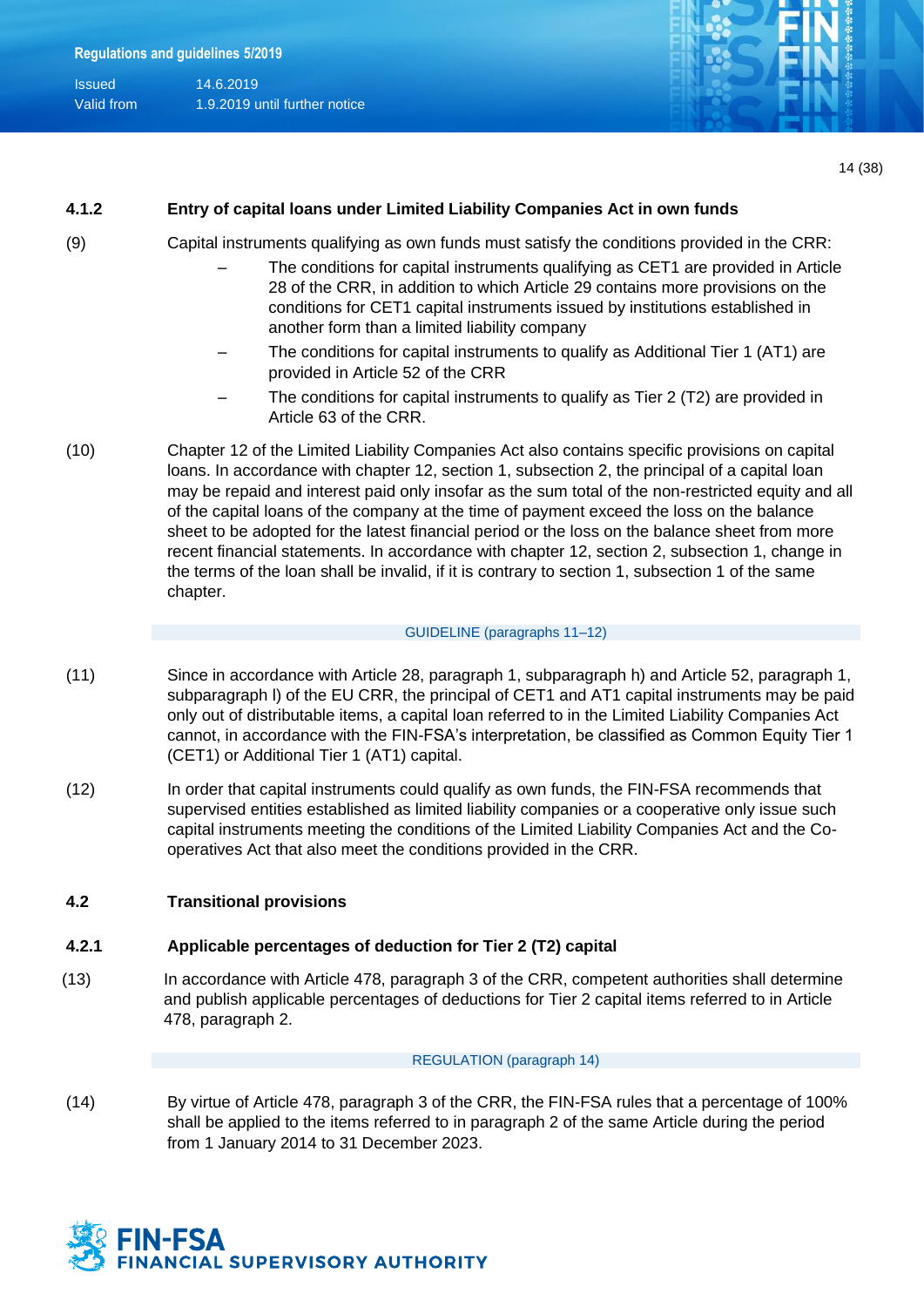

15 (38)

### **4.2.2 Grandfathering of old capital instruments and items**

- (15) In accordance with Article 484, paragraph 1 of the CRR, old capital instruments shall only refer to capital instruments and other equity items that were issued or that constituted part of the own funds before 31 December 2011 and which are not the instruments referred to in Article 483, paragraph 1 involving government aid.
- (16) In accordance with Article 486, paragraph 6 of the CRR, competent authorities shall determine and publish the applicable percentages in the ranges specified in Article 486, paragraph 5 for old capital instruments and items.

#### REGULATION (paragraphs 17–19)

- (17) By virtue of Article 486, paragraph 6 of the CRR, the FIN-FSA rules that non-restricted items referred to in paragraph 2 of the same Article may be recognised as Common Equity Tier 1 (CET1) capital applying the following percentages at the maximum:
	- 30% for the period from 1 January 2019 to 31 December 2019
	- 20% for the period from 1 January 2020 to 31 December 2020
	- 10% for the period from 1 January 2021 to 31 December 2021
- (18) By virtue of Article 486, paragraph 6 of the CRR, the FIN-FSA rules that restricted items referred to in paragraph 3 of the same Article may be recognised as Common Equity Tier 1 (CET1) capital applying the following percentages at the maximum:
	- 30% for the period from 1 January 2019 to 31 December 2019
	- 20% for the period from 1 January 2020 to 31 December 2020
	- 10% for the period from 1 January 2021 to 31 December 2021
- (19) By virtue of Article 486, paragraph 6 of the CRR, the FIN-FSA rules that additional own funds items referred to in paragraph 4 of the same Article may be recognised as Tier 2 (T2) capital applying the following percentages at the maximum:
	- 30% for the period from 1 January 2019 to 31 December 2019
	- 20% for the period from 1 January 2020 to 31 December 2020
	- 10% for the period from 1 January 2021 to 31 December 2021

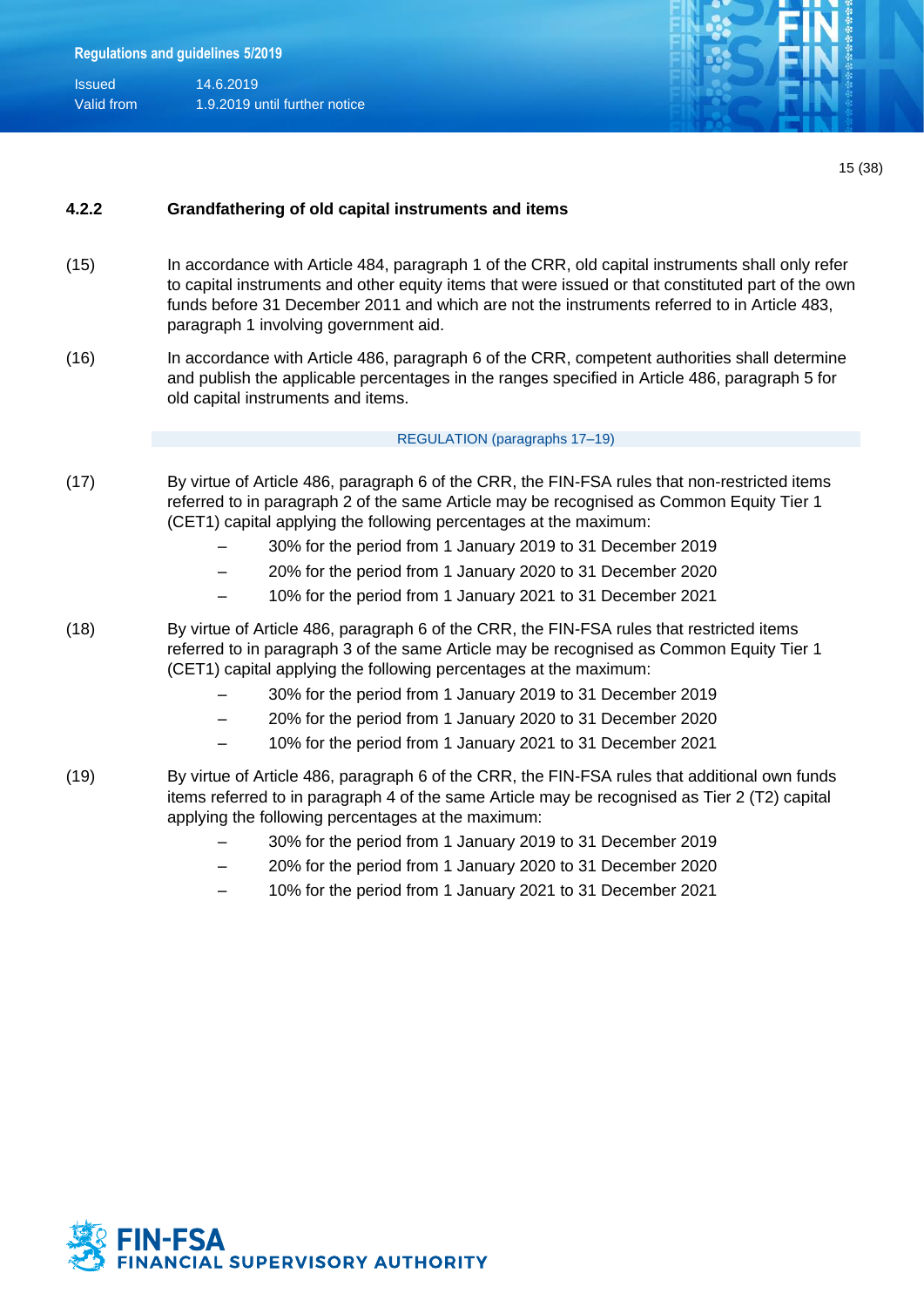

## **5 Capital adequacy treatment of qualifying holdings outside the financial sector**

(1) In accordance with Article 89, paragraph 3 of the CRR, competent authorities shall either prohibit institutions from having qualifying holdings referred to in paragraphs 1 and 2 of said Article the amount of which exceeds the percentages of eligible capital laid down in those paragraphs or require that institutions apply a certain risk weight to such holdings.

#### REGULATION (paragraphs 2–3)

- 
- (2) By virtue of Article 89, paragraph 3 of the CRR, the FIN-FSA rules that supervised entities apply a risk weight of 1,250% to the greater of the following:
	- Qualifying holdings, the amount of which exceeds 15% of the eligible capital of the supervised entity, in an undertaking referred to in Article 89, paragraph 1 of the CRR; and
	- Qualifying holdings, the amount of which exceeds 60% of the eligible capital of the supervised entity, in an undertaking referred to in Article 89, paragraph 2 of the CRR.
- (3) The provision in paragraph (2) does not affect the application of Article 90 of the CRR.

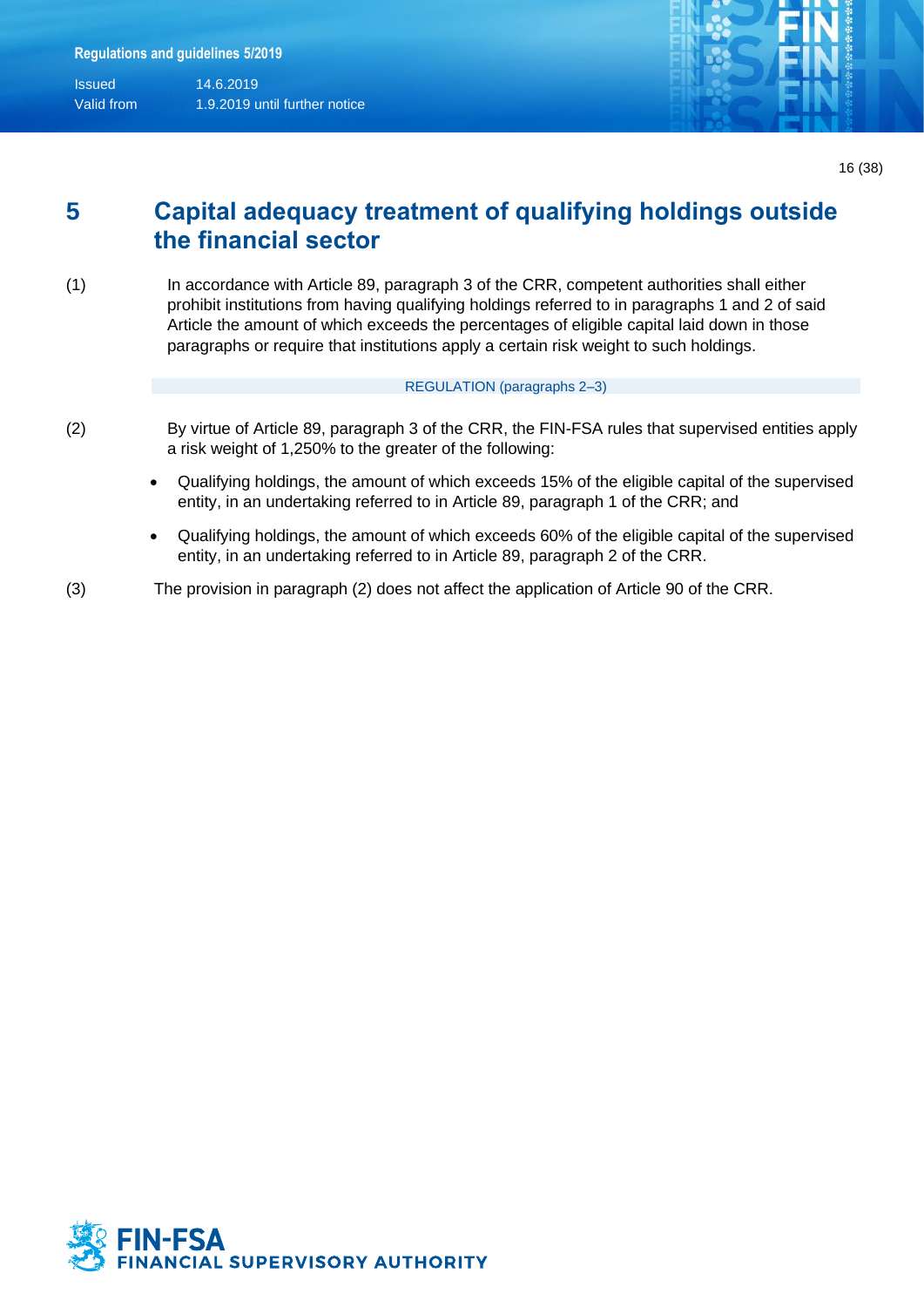

## **6 Capital requirements for credit risk under the standardised approach**

- (1) In this chapter, assets refer to balance sheet items, investments and off-balance sheet items.
- **6.2 Exposure classes**
- **6.2.1 Exposures to central governments or central banks; Article 114 of the CRR**

#### GUIDELINE (paragraphs 2–4)

- (2) In accordance with the FIN-FSA's interpretation, in Finland assets referred to in Article 114 of the CRR mean exposures to:
	- the Finnish government
	- Finnish government enterprises
	- the Social Insurance Institution.
- (3) In accordance with the FIN-FSA's interpretation, Finnish government enterprises referred to in paragraph (2) comprise Senate Properties and Metsähallitus (the Forest Board).
- (4) In accordance with the FIN-FSA's interpretation, exposures to unincorporated state enterprises do not fall within the scope of Article 114 of the CRR, but they are included in exposures to corporates.
- **6.2.2 Exposures to regional governments or local authorities; Article 115 of the CRR**

#### GUIDELINE (paragraphs 5–6)

(5) In accordance with the FIN-FSA's interpretation, the following exposures can under Article 115 of the CRR be treated similarly to exposures to the central government:

- exposures to Finnish municipalities and municipal federations,
- exposures to the province of Åland,
- exposures to wellness services counties and joint wellness services county authorities *(Issued on 18.1.2022, valid from 21.1.2022)*
- (6) In accordance with the FIN-FSA's interpretation, under Article 115 of the CRR, exposures to religious communities belonging to a church authorised to raise taxes in accordance with legislation conferring on them the right to do so, shall be treated as exposures to regional governments and local authorities.

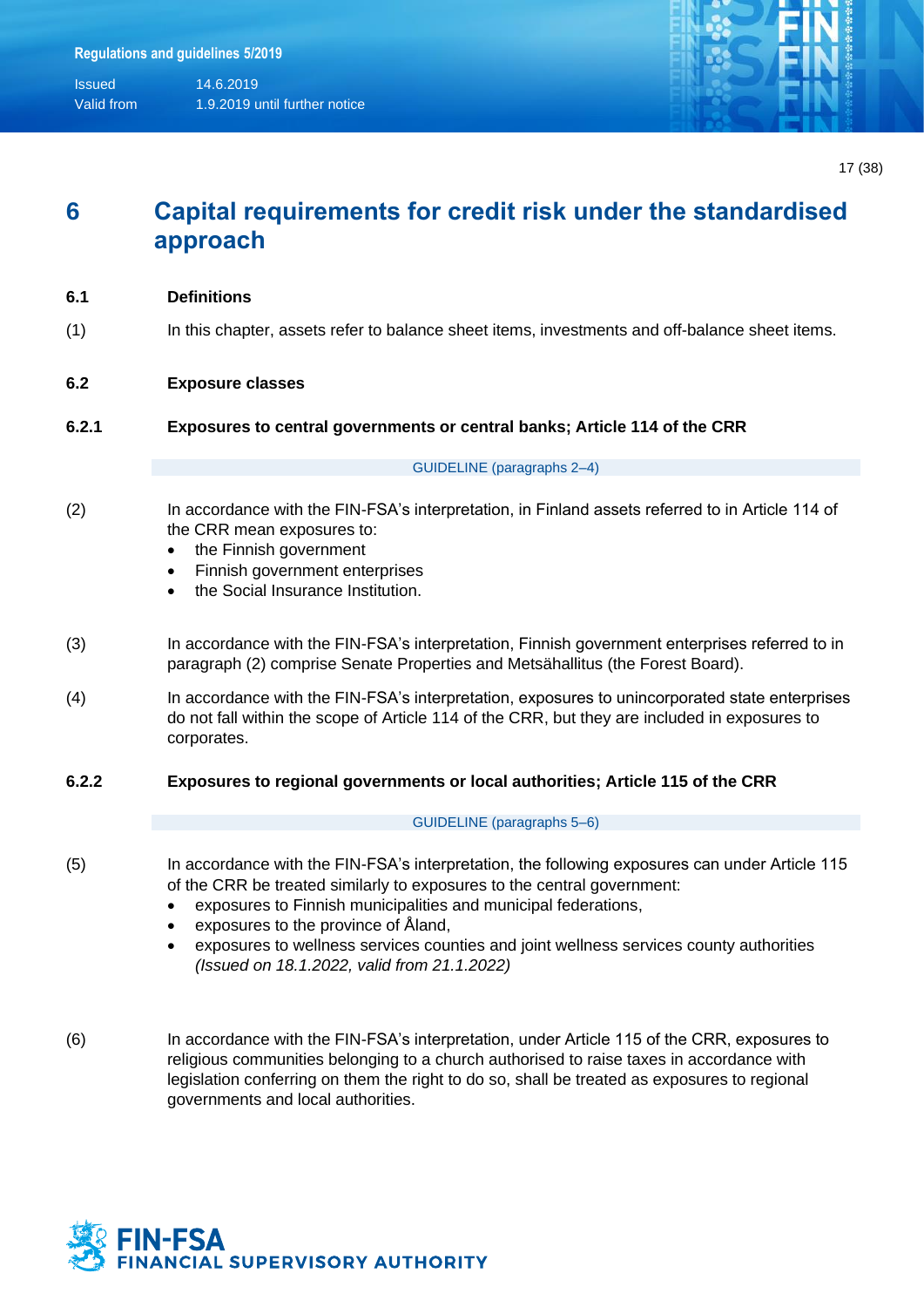| <b>Issued</b> | 14.6.2019                     |
|---------------|-------------------------------|
| Valid from    | 1.9.2019 until further notice |



|  | i<br>٠ |
|--|--------|
|--|--------|

|       | 101                                                                                                                                                                                                                                                                                                                                                                                                                                                                                                                                                                                                                                                                                                                                                                                                                                                                                                                                                                                                                                                                                                                                                                                    |  |  |  |  |  |
|-------|----------------------------------------------------------------------------------------------------------------------------------------------------------------------------------------------------------------------------------------------------------------------------------------------------------------------------------------------------------------------------------------------------------------------------------------------------------------------------------------------------------------------------------------------------------------------------------------------------------------------------------------------------------------------------------------------------------------------------------------------------------------------------------------------------------------------------------------------------------------------------------------------------------------------------------------------------------------------------------------------------------------------------------------------------------------------------------------------------------------------------------------------------------------------------------------|--|--|--|--|--|
| 6.2.3 | Exposures to public sector entities; Article 116 of the CRR                                                                                                                                                                                                                                                                                                                                                                                                                                                                                                                                                                                                                                                                                                                                                                                                                                                                                                                                                                                                                                                                                                                            |  |  |  |  |  |
|       | GUIDELINE (paragraphs 7-9)                                                                                                                                                                                                                                                                                                                                                                                                                                                                                                                                                                                                                                                                                                                                                                                                                                                                                                                                                                                                                                                                                                                                                             |  |  |  |  |  |
|       | In accordance with the FIN-FSA's interpretation, exposures to the Employment Fund shall be<br>treated as exposures to public sector entities referred to in Article 116 of the CRR.                                                                                                                                                                                                                                                                                                                                                                                                                                                                                                                                                                                                                                                                                                                                                                                                                                                                                                                                                                                                    |  |  |  |  |  |
|       | In accordance with the FIN-FSA's interpretation, exposures to universities shall be treated as<br>exposures to public sector entities referred to in Article 116 of the CRR.                                                                                                                                                                                                                                                                                                                                                                                                                                                                                                                                                                                                                                                                                                                                                                                                                                                                                                                                                                                                           |  |  |  |  |  |
|       | Under Article 116, paragraph 4 of the CRR, exposures to public sector entities may in certain<br>circumstances be treated as exposures to the central government. In accordance with the FIN-<br>FSA's interpretation, the Municipal Guarantee Board is a public sector entity whose exposures<br>can be treated as exposures to the central government.                                                                                                                                                                                                                                                                                                                                                                                                                                                                                                                                                                                                                                                                                                                                                                                                                               |  |  |  |  |  |
|       | Exposures to credit institutions and investment firms; Article 119 of the CRR                                                                                                                                                                                                                                                                                                                                                                                                                                                                                                                                                                                                                                                                                                                                                                                                                                                                                                                                                                                                                                                                                                          |  |  |  |  |  |
|       | GUIDELINE (paragraphs 10-11)                                                                                                                                                                                                                                                                                                                                                                                                                                                                                                                                                                                                                                                                                                                                                                                                                                                                                                                                                                                                                                                                                                                                                           |  |  |  |  |  |
|       | In accordance with the FIN-FSA's interpretation, also the following items can be included in<br>exposures to credit institutions and investment firms as referred to in Article 119 of the CRR:<br>Exposures to the Deposit Guarantee Fund and the Investors' Compensation Fund,<br>Exposures to the registration fund of the central securities depository and the clearing<br>$\bullet$<br>fund referred to in chapter 2, section 9 of the Act on the Book-Entry System and<br><b>Clearing Operations.</b><br>Exposures to fund management companies providing services referred to in chapter 2,<br>$\bullet$<br>section 5 of the Act on Common Funds (management companies engaged in asset<br>management) and deemed comparable to investment firms,<br>Exposures to exchanges referred to in the Securities Markets Act, exposures to the<br>$\bullet$<br>central securities depository referred to in the Act on the Book-Entry System and<br><b>Clearing Operations.</b><br>In accordance with the FIN-FSA's interpretation, exposures to Municipality Finance are included<br>in exposures under Article 119 of the CRR to credit institutions and investment firms. The risk |  |  |  |  |  |
|       | weights of bonds issued by Municipality Finance are determined on the basis of the risk weight<br>of the Finnish government, since they are guaranteed by the Municipal Guarantee Board.<br>However, this requires that the guarantee satisfies the conditions referred to in Articles 213 and<br>215 of the CRR.                                                                                                                                                                                                                                                                                                                                                                                                                                                                                                                                                                                                                                                                                                                                                                                                                                                                      |  |  |  |  |  |
|       | Retail exposures; Article 123 of the CRR Article                                                                                                                                                                                                                                                                                                                                                                                                                                                                                                                                                                                                                                                                                                                                                                                                                                                                                                                                                                                                                                                                                                                                       |  |  |  |  |  |
|       | GUIDELINE (paragraphs 12-14)                                                                                                                                                                                                                                                                                                                                                                                                                                                                                                                                                                                                                                                                                                                                                                                                                                                                                                                                                                                                                                                                                                                                                           |  |  |  |  |  |
|       | In accordance with the FIN-FSA's interpretation, the reasonable steps referred to in Article 123<br>of the CRR in the calculation of the EUR 1 million threshold entail that supervised entities<br>should take into account the complexity of the exposures, expenses related to the<br>implementation of the steps and the extent of the impact of the matter on the capital<br>requirement.                                                                                                                                                                                                                                                                                                                                                                                                                                                                                                                                                                                                                                                                                                                                                                                         |  |  |  |  |  |

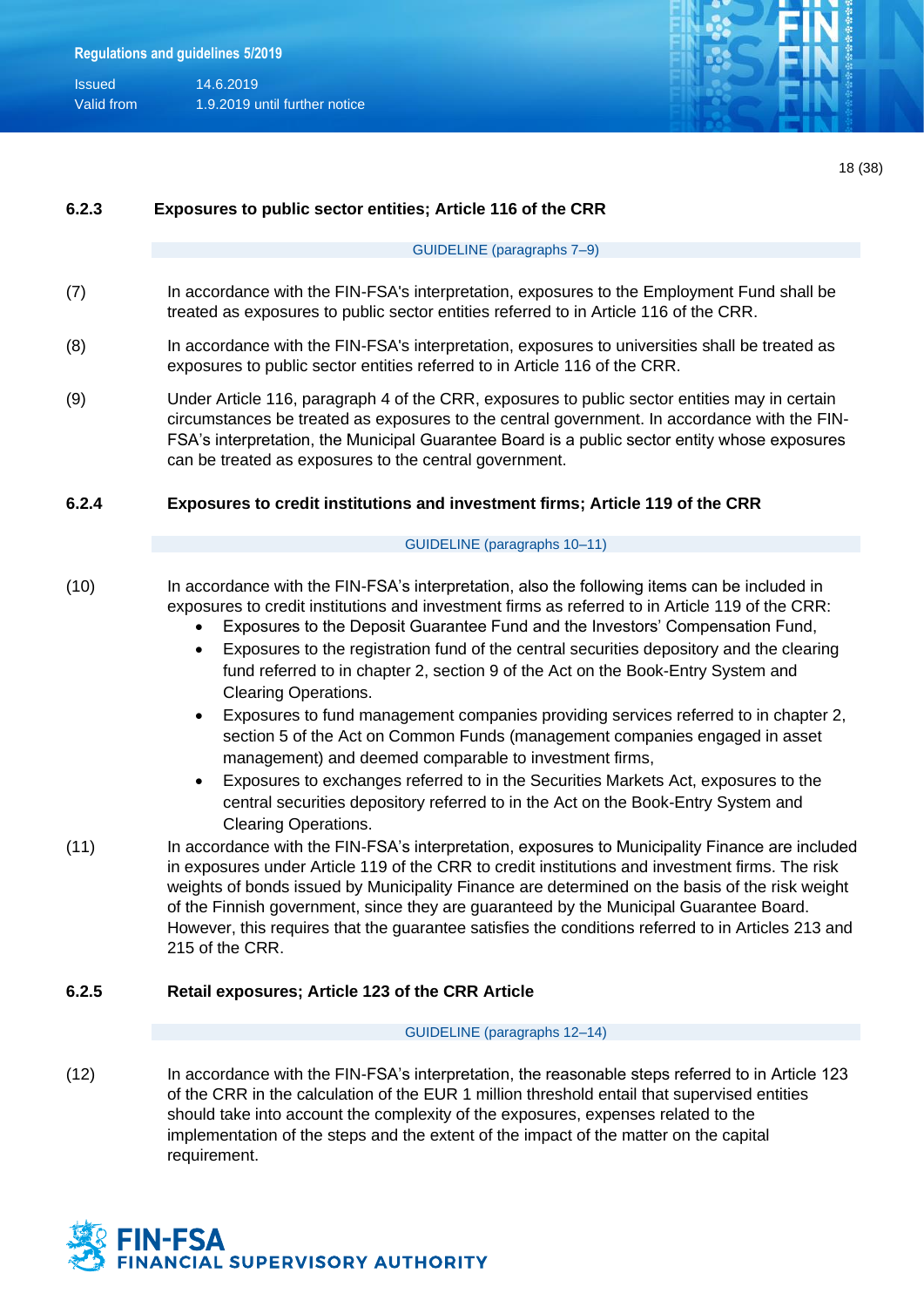

19 (38)

| (13) | The FIN-FSA recommends that supervised entities determine items calculated as retail |  |  |  |  |  |  |  |  |
|------|--------------------------------------------------------------------------------------|--|--|--|--|--|--|--|--|
|      | exposures as follows:                                                                |  |  |  |  |  |  |  |  |

- The conditions for retail exposures set out in Article 123 of the CRR are satisfied
- The total exposures to one counterparty, referring both to an individual inhabitant and a group of connected clients, do not exceed 0.2% of the total retail exposures, and the supervised entity has ascertained that the retail exposure portfolio does not include sectoral or similar risk exposures.
- (14) When a supervised entity is determining exposures belonging to the retail exposures in accordance with paragraph (13) applying the 0.2% threshold in line with the Basel recommendation, it can be considered sufficient that the supervised entity conducts the calculation on an annual basis based on the information of the last day of December. This entails that the supervised entity determines the total amount of exposures belonging to retail exposures taking into account Article 123, paragraphs a) and c) of the CRR and subsequently removes from this pool any exposures exceeding 0,2% of the total value of the portfolio and finds out any sectoral or similar exposures related to the portfolio. Any exposures qualifying for the portfolio after this shall be treated as retail exposures for the purposes of capital requirements calculation.

#### **6.2.6 Exposures secured by mortgages on residential property; Article 125 of the CRR Article**

#### GUIDELINE (paragraphs 15–18)

- (15) In accordance with the FIN-FSA's interpretation, Article 125 of the CRR may be applied to the following exposures:
	- exposures secured by shares carrying entitlement to a right to control an apartment
	- exposures to a housing corporation or mutual real estate companies secured by a pledged apartment owned and controlled by the housing corporation itself
	- exposures secured by a property suitable for year-round use or shares carrying entitlement to a right to control it
	- an exposure or part of an exposure secured by a part related to residential housing belonging to a confirmed pledge on an agricultural property. This requires that the part of an agricultural property intended for residential purposes has been assessed separately.
- (16) In accordance with the FIN-FSA's interpretation, exposures to housing corporations or mutual real estate companies secured by confirmed pledges on residential properties owned by the corporation qualify for the application of Article 125 of the CRR. However, the following conditions should be satisfied:
	- it is not a corporation yet to be established
	- it is not a corporation with less than 5 shareholders
	- the building is complete and indirectly held by the residents through the housing corporation
	- the supervised entity must ascertain according to its best ability, e.g. through internal guidelines and control that the collateral is not accounted for twice

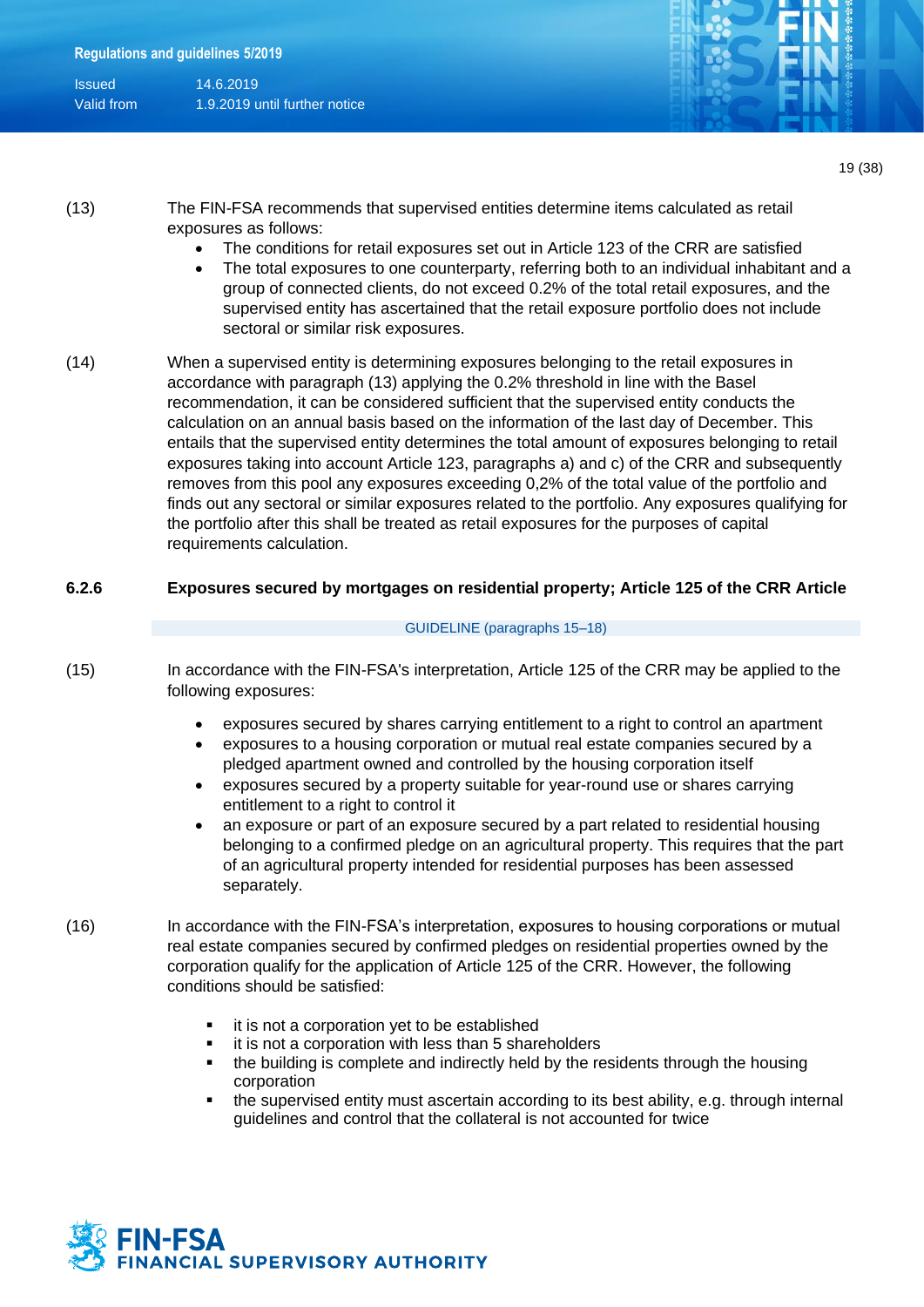

20 (38)

- the residential property collateral for exposures to a housing corporation or mutual real estate company satisfies the minimum conditions for residential property collateral and the valuation rules provided on the measurement of residential property collateral.
- (17) The FIN-FSA recommends that where the loan of a housing corporation is significant, the supervised entity also assesses the impact of this corporate loan as a factor impairing the value of the share. In determining the value of an individual apartment, the proportion of corporate loan related to the apartment should be deducted from the value of the shares accepted as collateral. The supervised entity should also pay specific attention to the repayment capacity of the owner of an individual apartment, if a corporate loan amounts to a considerable proportion of the collateral (more than 50% of debt-free value).
- (18) In accordance with FIN-FSA's interpretation, exposures secured by a pledged right-ofoccupation payment as referred to in the Right-of-Occupancy Housing Act do not satisfy the conditions set out in Article 125 of the CRR.

### **6.2.7 Exposures in default; Article 127 of the CRR Article**

(19) On 28 September 2016, under Article 16 of Regulation (EU) No 1093/2010, the EBA has issued "Guidelines on the application of the definition of default under Article 178 of Regulation (EU) No 575/2013" (EBA/GL/2016/07).

#### GUIDELINE (paragraph 20)

- (20) The FIN-FSA recommends that supervised entities comply with the EBA Guidelines entering into force on 1 January 2021 referred to above in paragraph (19). By that date, supervised entities should incorporate the requirements of the Guidelines in their internal procedures and IT systems. The Guidelines are available at Finanssivalvonta.fi.
- (21) Article 178, paragraph 2, subparagraph d) of the CRR requires that the competent authority defines thresholds for material credit obligations past due.

#### <span id="page-19-1"></span>REGULATIO[N \(22\)](#page-19-0)

<span id="page-19-0"></span>(22) The threshold referred to in paragraph [\(20\)](#page-19-1) is the same regardless of whether the supervised entity applies the standardised approach or internal ratings-based approach in the calculation of capital requirements for credit risk. Supervised entities must comply with the provisions on the definition of default in chapter 7.4.

### **6.2.8 Items associated with particular high risk, Article 128 of the CRR**

(23) On 17 January 2019, the EBA has issued Guidelines on specification of types of exposures to be associated with high risk (EBA/GL/2019/01).

#### GUIDELINE (paragraph 24)

(24) The FIN-FSA recommends that supervised entities comply with the EBA Guidelines referred to above in paragraph (23), available at Finanssivalvonta.fi.

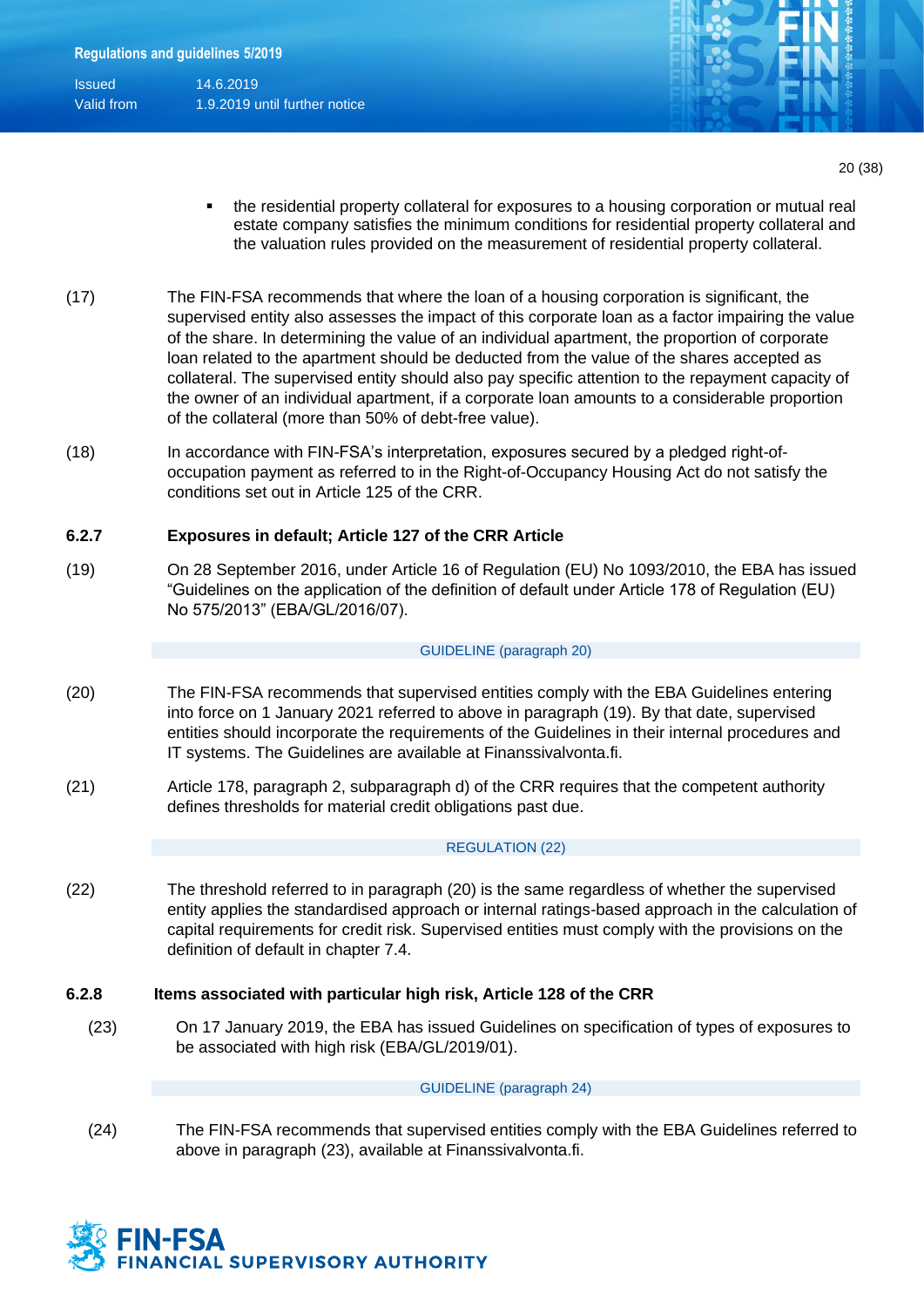

## **7 Capital requirements for credit risk under the internal ratings based approach**

### **7.1 IRBA-related abbreviations**

- (1) The following abbreviations are used in this chapter:
	- IRBA **Internal Ratings Based Approach**
	- FIRB **Foundation Internal Ratings Based Approach**
	- AIRB Advanced Internal Ratings Based Approach

### **7.2 Regulatory framework**

- (2) On 21 July 2016, the EBA published and submitted a draft regulatory technical standard for adoption by the Commission on the specification of the assessment methodology for competent authorities regarding compliance of an institution with the requirements to use the IRB Approach.<sup>3</sup>
- (3) In addition, on 16 November 2018, the EBA published and submitted a draft regulatory technical standard for adoption by the Commission on the specification of the nature, severity and duration of an economic downturn.<sup>4</sup>

#### GUIDELINE (paragraph 4)

- (4) The FIN-FSA recommends that supervised entities take into account the draft EBA regulatory technical standards referred to in paragraphs (2) and (3) in developing their credit rating systems. The drafts are available at Finanssivalvonta.fi.
- (5) On 28 September 2016, the EBA has issued guidelines on the application of the definition of default under Article 178 of Regulation (EU) No 575/2013 (EBA/GL/2016/07).
- (6) On 20 November 2017, the EBA has issued guidelines on PD estimation, LGD estimation and the treatment of defaulted exposures (EBA/GL/2017/16). *(Issued on 25.8.2020, valid from 1.3.2021)*
- (7) On 6 March 2019, the EBA has issued guidelines for the estimation of LGD appropriate for an economic downturn (EBA/GL/2019/03).
- (8) On 5 May 2020, the EBA has issued guidelines on credit risk mitigation for institutions applying the IRB approach with own estimates of LGDs (EBA/GL/2020/05). *(Issued on 25.8.2020, valid from 1.3.2021)*

*<sup>3</sup> The Final draft RTS on assessment methodology for IRB approach (EBA/RTS/2016/03)*

*<sup>4</sup> The Final draft RTS on the specification of the nature, severity and duration of an economic downturn (EBA/RTS/2018/04)*

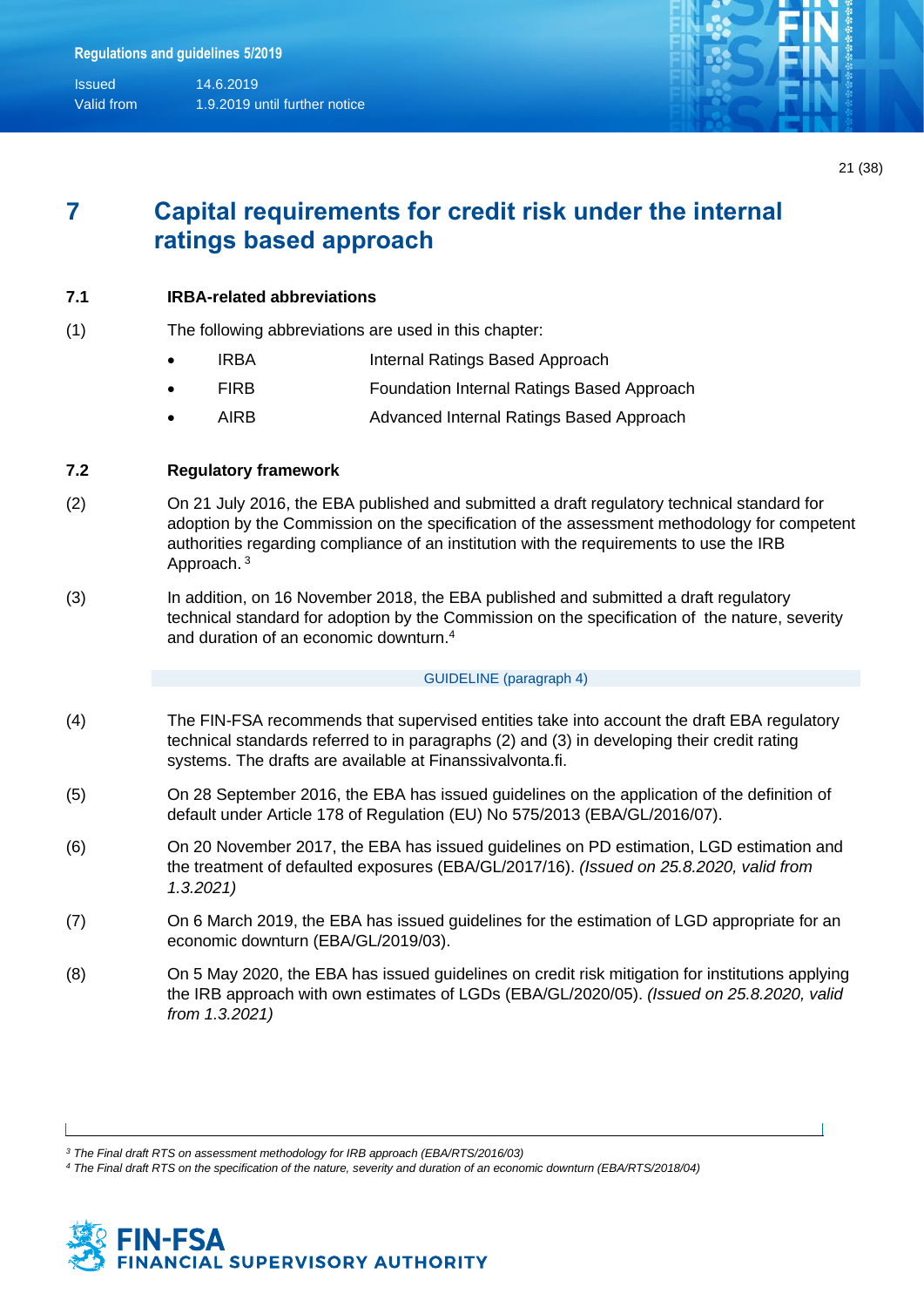| <b>Issued</b> | 14.6.2019                     |
|---------------|-------------------------------|
| Valid from    | 1.9.2019 until further notice |

#### GUIDELINE (paragraph 9)

- (9) The FIN-FSA recommends that supervised entities comply with the EBA Guidelines referred to above in paragraph (5) latest on 1 January 2021 and in paragraphs (6)–(8) latest on 1 January 2022. Guidelines are available at Finanssivalvonta.fi.
- (10) In preparing the guidelines on internal models for significant credit institutions under its supervision, the European Central Bank (ECB) has relied on the EBA draft standards referred to paragraphs (2) and (3) as well as the EBA guidelines referred to in points (5) to (8). On 1 October 2019, the ECB published the first consolidated version of its guide to internal models, which includes chapters on general topics and chapters on specific risks. The Financial Supervisory Authority takes into account, where applicable, the aforementioned ECB guide in its supervision related to the internal models of less significant financial institutions. *(Issued on 25.8.2020, valid from 1.3.2021)*

#### **7.3 Implementation of IRBA**

(11) In accordance with Article 148, paragraph 2 of the CRR, competent authorities shall determine the implementation period over which a supervised entity shall be required to implement the IRB Approach for all exposures, excluding items permanently excluded from the IRBA.

#### REGULATION (paragraphs 12–13)

- (12) By virtue of Article 148, paragraph 2 of the CRR, the FIN-FSA rules that the duration of the implementation period shall not exceed five years.
- (13) A supervised entity may apply an implementation period of up to five years in migrating from the FIRB to the AIRB.

#### **7.4 IRBA-related applications and notifications**

(14) The FIN-FSA's Guidelines on the submission to the FIN-FSA of applications and notifications related to the internal rating based approach have been published on the FIN-FSA's online service in connection with these regulations and guidelines. *(Issued on 25.8.2020, valid from 1.3.2021)*

#### GUIDELINE (paragraph 15)

(15) The FIN-FSA recommends that supervised entities follow the Guidelines referred to in paragraph (14) when submitting IRBA-related applications and notifications to the FIN-FSA. The guidelines are available at Finanssivalvonta.fi.

#### **7.5 Definition of default**

(16) Article 178, paragraph 2, subparagraph d) of the CRR requires that the competent authority defines a threshold for the materiality of a credit obligation past due.

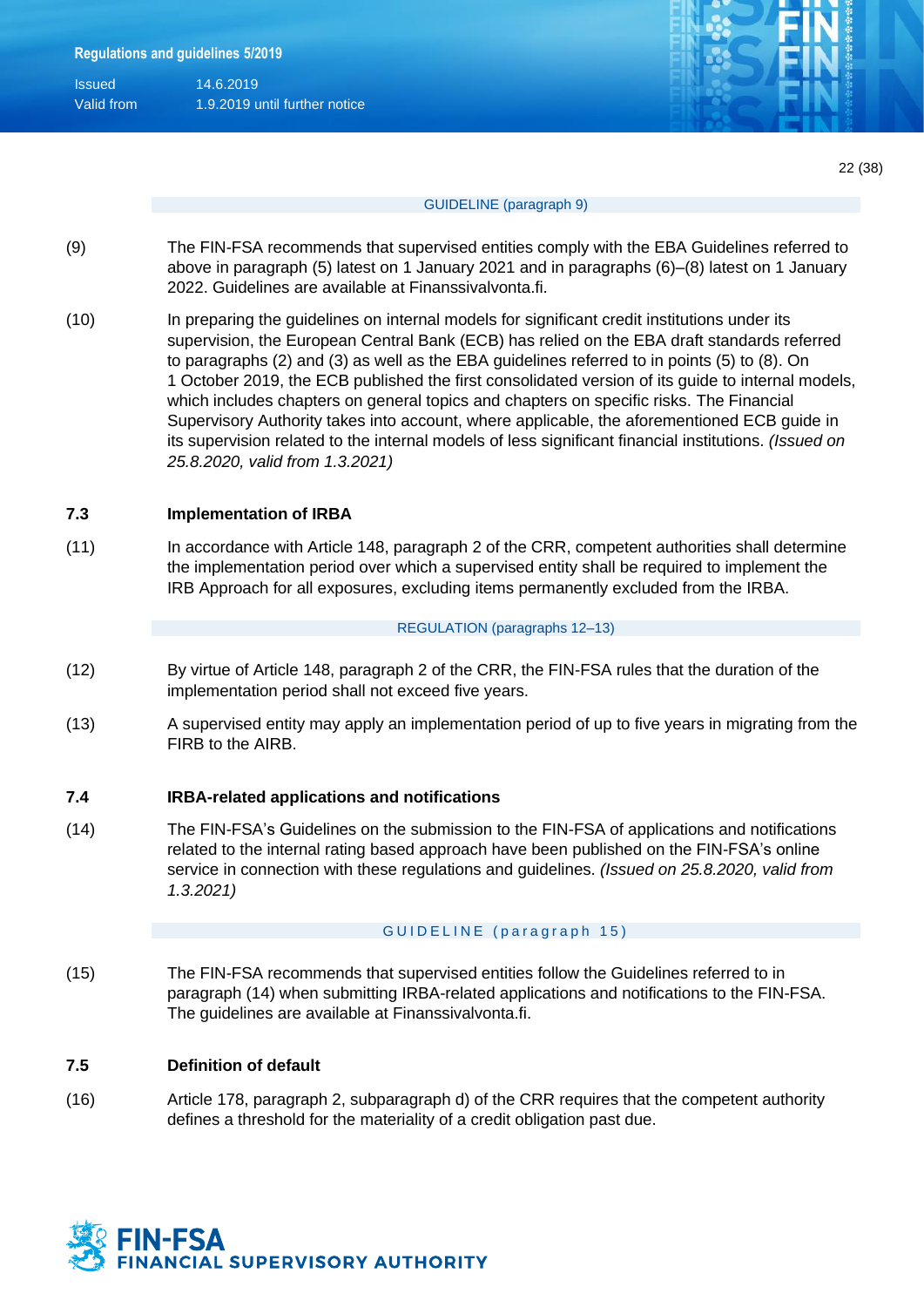| <b>Issued</b> | 14.6.2019                     |
|---------------|-------------------------------|
| Valid from    | 1.9.2019 until further notice |



- (17) In accordance with Articles 1 and 2 of Commission Delegated Regulation (EU) No 2018/171<sup>5</sup>, a competent authority shall set for all institutions in its jurisdiction a single materiality threshold for retail exposures and a single materiality threshold for exposures other than retail exposures.
- (18) The European Central Bank has issued Guideline (EU) 2020/978<sup>6</sup> on the exercise of the discretion under Article 178(2)(d) of Regulation (EU) No 575/2013 by national competent authorities in relation to less significant institutions with regard to the threshold for assessing the materiality of credit obligations past due, irrespective of the method used for the calculation of their risk-weighted exposure amounts. *(Issued on 25.8.2020, valid from 1.3.2021)*

#### REGULATION (paragraphs 19–21)

(19) In applying Article 178, paragraph 2d of the CRR as supplemented by Articles 1 and 2 of Commission Delegated Regulation No 2018/171, credit institutions shall assess the materiality of the credit obligation past due relative to the following threshold consisting of two components:

> a) a limit (absolute threshold) in terms of the sum of all amounts past due owed by an obligor to the credit institution, the parent undertaking of that credit institution or any of its subsidiaries (hereinafter "credit obligation past due") and corresponding to:

- i) EUR 100 for retail exposures;
- ii) EUR 500 for exposures other than retail exposures;

and

b) a limit (relative threshold) in terms of the amount of the credit obligation past due in relation to the total amount of all on-balance sheet exposures to that obligor for the credit institution, the parent undertaking of that institution or any of its subsidiaries – excluding equity exposures – and corresponding to 1%.

- (20) Credit institutions applying the definition of default provided in Article 178, paragraph 1, subparagraphs (a) and (b) to retail exposures at the level of an individual credit facility are subject to the threshold provided in paragraph (19) at the level of a credit facility granted to an obligor by the credit institution, parent company or any subsidiary thereof.
- (21) Default shall be deemed to have occurred when both limits determined in subparagraphs a) and b) of paragraph (19) are exceeded for more than 90 consecutive days. *(Issued on 25.8. 2020, valid from 1.3.2021)*

*<sup>6</sup> Guideline (EU) 2020/978 of the European Central Bank of 25 June 2020 on the exercise of the discretion under Article 178(2)(d) of Regulation (EU) No 575/2013 of the European Parliament and of the Council by national competent authorities in relation to less significant institutions with regard to the threshold for assessing the materiality of credit obligations past due (ECB/2020/32)*



*<sup>5</sup> Commission Delegated Regulation (EU) No 2018/171 of 19 October 2017 on supplementing Regulation (EU) No 575/2013 of the European Parliament and of the Council with regard to regulatory technical standards for the materiality threshold for credit obligations past due;*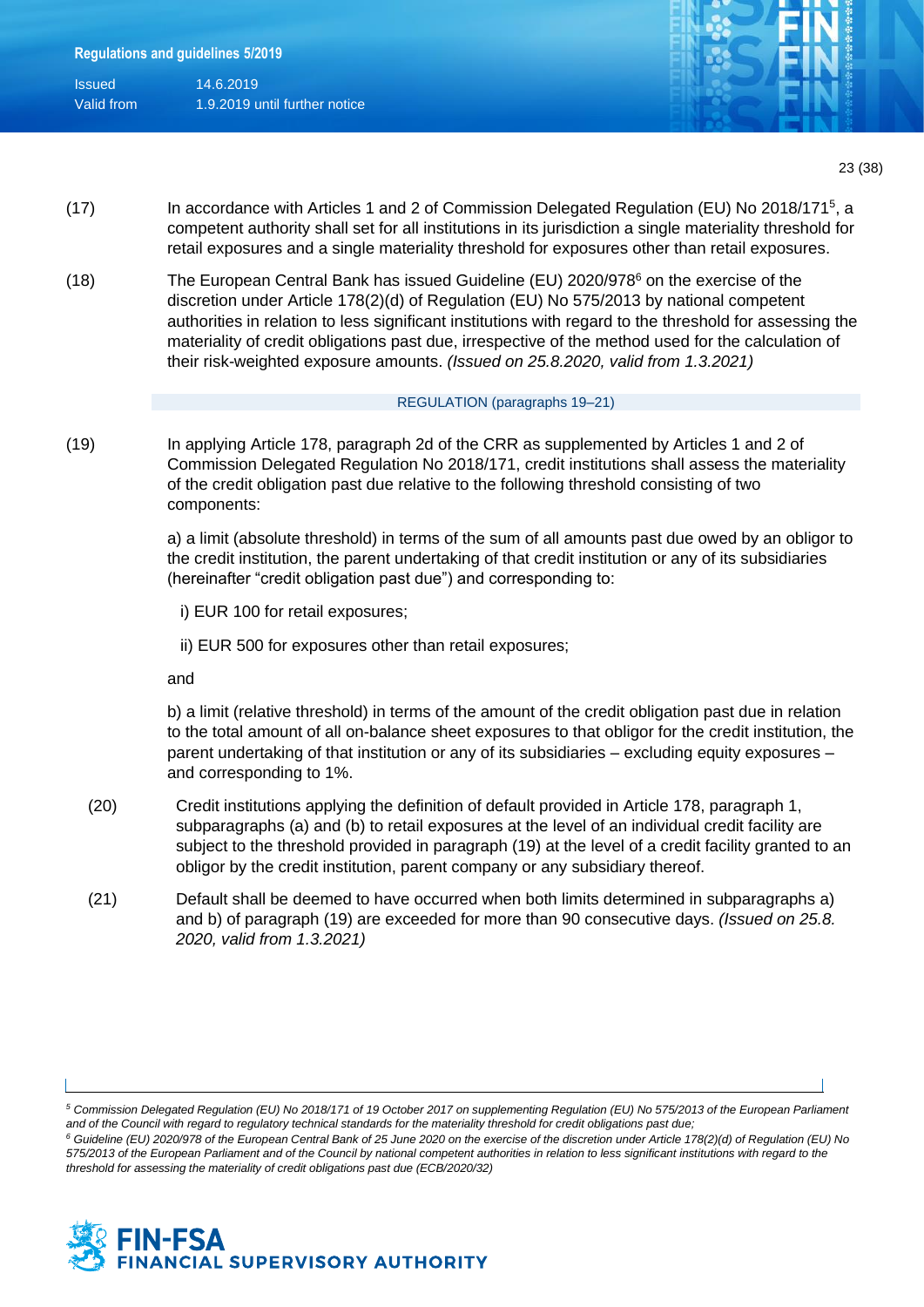

24 (38)

## **8 Credit risk mitigation techniques**

### **8.1 Sovereign and other public sector counter-guarantees**

- (1) In accordance with Article 214, paragraph 2 of the CRR, the treatment established in paragraph 1 of the same Article shall apply to exposures protected by a guarantee which is counterguaranteed by central government or central bank (subparagraph a).
- (2) Finnvera Plc is a specialised financial institution whose activities are governed by the Act on the State-Owned Specialised Financing Company and the Act on Credit, Guarantee and Capital Investment Operations Provided by the State-Owned Specialised Financing Company. These Acts provide that the responsibility of the state for Finnvera Plc's commitments is a direct commitment comparable to an absolute guarantee.
- (3) In accordance with the further requirements set out in Article 215, paragraphs 1 and 2 of the CRR, guarantees and counter-guarantees by entities listed in Article 214 qualify as eligible unfunded credit protection, where the relieved requirements referred to in Article 214, paragraph 2, subparagraphs a) and b) are satisfied.

#### GUIDELINE (paragraphs  $4-6$ )

- (4) In accordance with the FIN-FSA's interpretation, the Finnish government shall be deemed a central government referred to in Article 214, paragraph 2, subparagraph a) of the CRR.
- (5) In accordance with the FIN-FSA's interpretation, a guarantee provided by Finnvera Plc qualifies as an eligible unfunded credit protection as referred to in Article 197 of the CRR and similar to a guarantee provided by the Finnish government insofar as the guarantee provided by Finnvera Plc satisfies the other conditions set out in Articles 213 and 215 of the CRR.
- (6) In accordance with the FIN-FSA's interpretation, supplementary guarantees provided by the Finnish government and municipalities qualify as mitigating credit risk in capital requirements calculation insofar as they, in addition to the general provisions of Article 213 of the CRR, satisfy the specific conditions set out in Article 214, paragraph 2, subparagraphs a) and b).

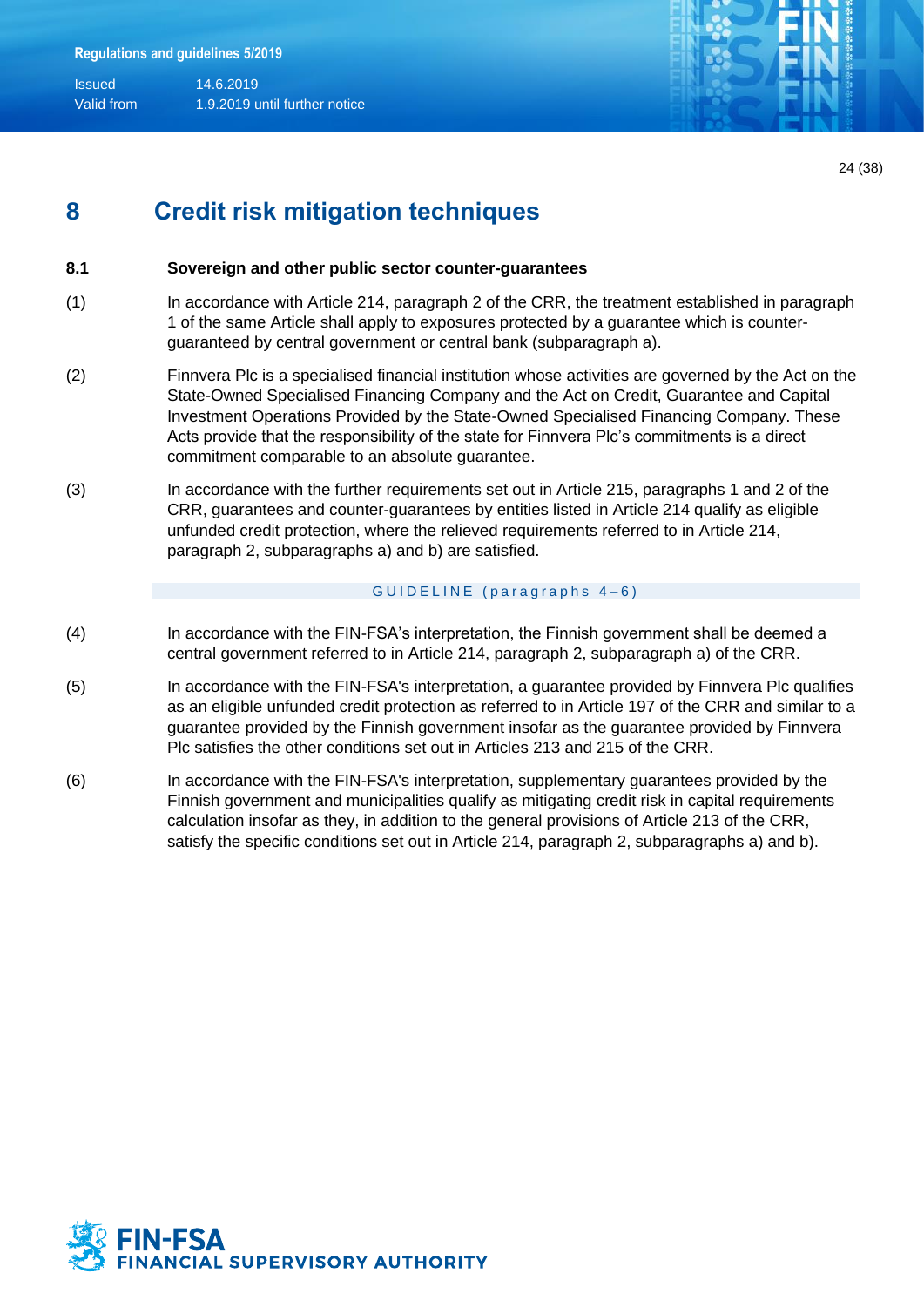

## **9 Capital requirements for counterparty risk**

### **9.1 Hedging sets**

(1) Supervised entities shall establish hedging sets in accordance with Article 282 of the CRR. As regards transactions referred to in Article 6, the competent authority shall either determine the size of the risk positions and the applicable counterparty credit risk multipliers (CCRMs) conservatively, or require the institution to use the method set out in Section 3.

#### REGULATION (paragraph 2)

(2) By virtue of Article 282, paragraph 6 of the CRR, the FIN-FSA rules that supervised entities must apply the fair value model provided in Article 274 of the Regulation to transactions referred to in Article 274 of the Regulation.

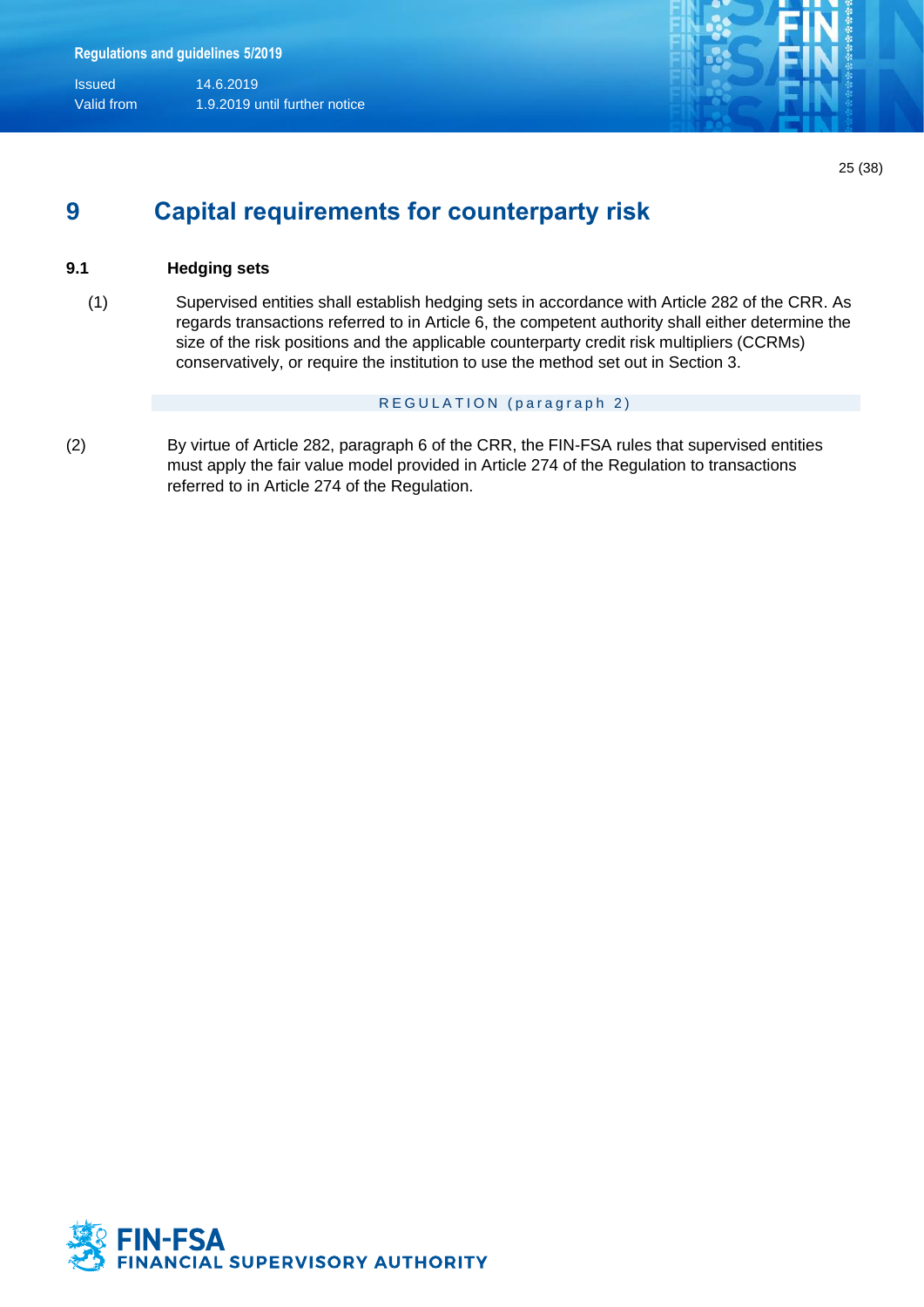

26 (38)

## **10 Capital requirements for market risk**

### **10.1 EBA Guidelines**

- (1) On 16 May 2012, the EBA has issued Guidelines on the Incremental Default and Migration Risk Charge (IRC) (EBA/GL/2012/3)
- (2) On 16 May 2012, the EBA has issued Guidelines on Stressed Value at Risk (Stressed VaR) (EBA/GL/2012/2)
- (3) On 11 October 2016, the EBA has issued Guidelines on corrections to modified duration for debt instruments, in accordance with Article 340(3)(2) of Regulation (EU) No 575/2013.
- (4) On 1 July 2020, the EBA has issued Guidelines on the treatment of structural FX positions under Article 352(2) of Regulation (EU) No 575/2013 (Capital Requirements Regulation) (EBA/GL/2020/09) *(Issued on 21.10.2020, valid from 1.3.2021)*

#### GUIDELINE (5)

(5) The FIN-FSA recommends that supervised entities comply with the EBA Guidelines referred to above in paragraphs (1)–(4), available at Finanssivalvonta.fi.

#### **10.2 Maturity-based calculation of commodity risk**

#### GUIDELINE (paragraph 6)

(6) An example of calculation of the own funds requirement for commodity risk in accordance with Article 359 of the CRR using the maturity-based approach for a single commodity:

| <b>Maturity band</b> | <b>Positions</b> |       | <b>Calculation</b>                                                                  | Own<br>funds<br>require<br>ment | <b>Explanation</b>                                                                              |
|----------------------|------------------|-------|-------------------------------------------------------------------------------------|---------------------------------|-------------------------------------------------------------------------------------------------|
|                      | Long             | Short |                                                                                     |                                 |                                                                                                 |
| 1                    | 50               | 150   | $50 \times 3.0\% =$<br>$1 \times 50 \times 0.6\% =$<br>$3 \times 50 \times 0.6\% =$ | 1.5<br>0.3<br>0.9               | Netting within band 1<br>Transfer from band 1 to<br>band 2<br>Transfer from band 1 to<br>band 4 |
| 2                    | 50               | 0     | $50 \times 3.0\% =$                                                                 | 1.5                             | Netting between bands<br>1 and $2$                                                              |
| 3                    | 0                | 40    | $1 \times 40 \times 0.6\% =$                                                        | 0.24                            | Transfer from band 3 to<br>band 4                                                               |
| 4                    | 100              |       | $50 \times 3.0\% =$<br>$40 \times 3.0\% =$<br>$10 \times 15\% =$                    | 1.5<br>1.2<br>1.5               | Netting between bands<br>1 and 4<br>Netting between bands<br>$3$ and $4$                        |

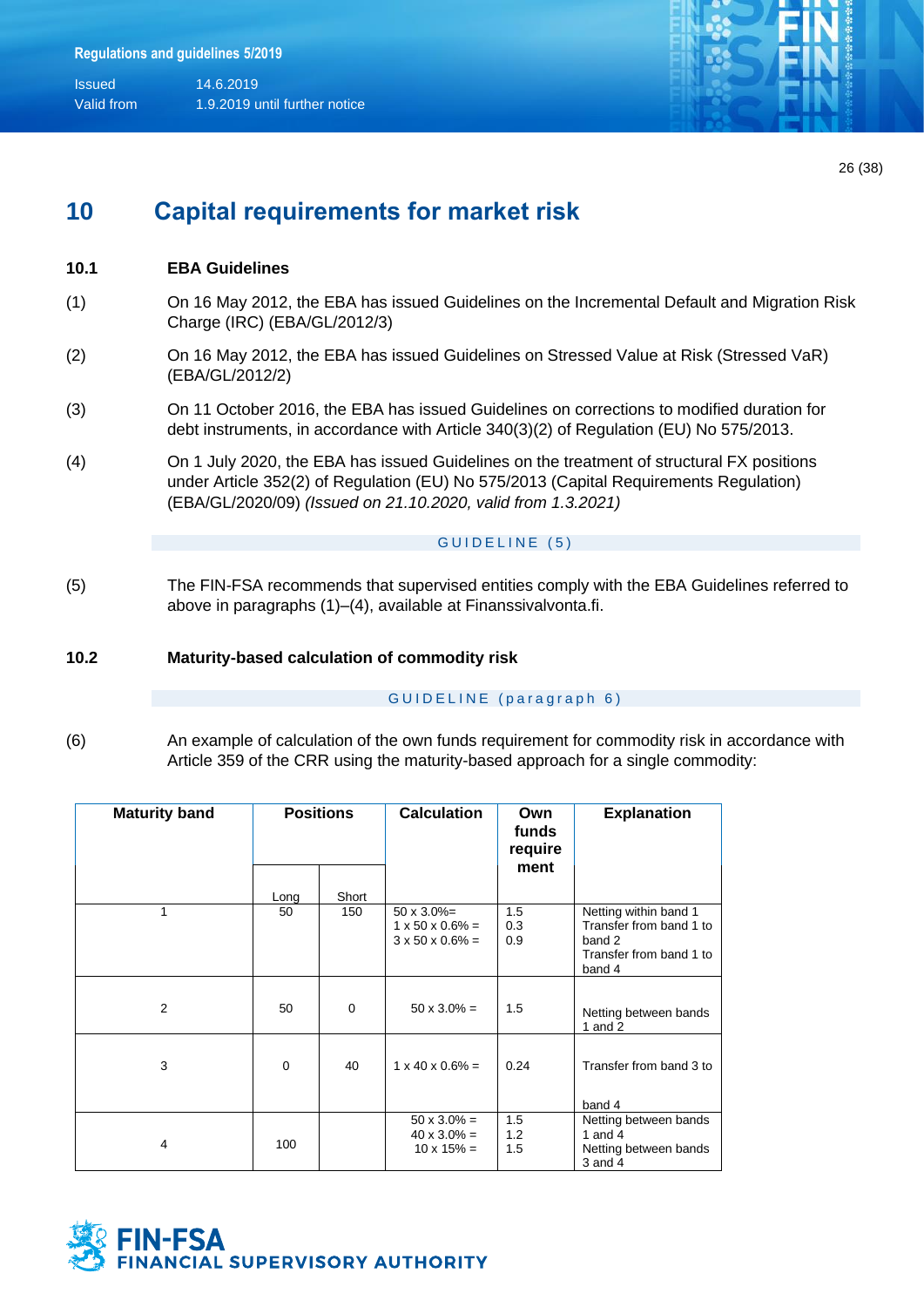## **Regulations and guidelines 5/2019**

Issued 14.6.2019 Valid from 1.9.2019 until further notice

27 (38)

|                             |  |      |  | Final open position |
|-----------------------------|--|------|--|---------------------|
|                             |  |      |  |                     |
|                             |  |      |  |                     |
|                             |  |      |  |                     |
| Total own funds requirement |  | 8.64 |  |                     |

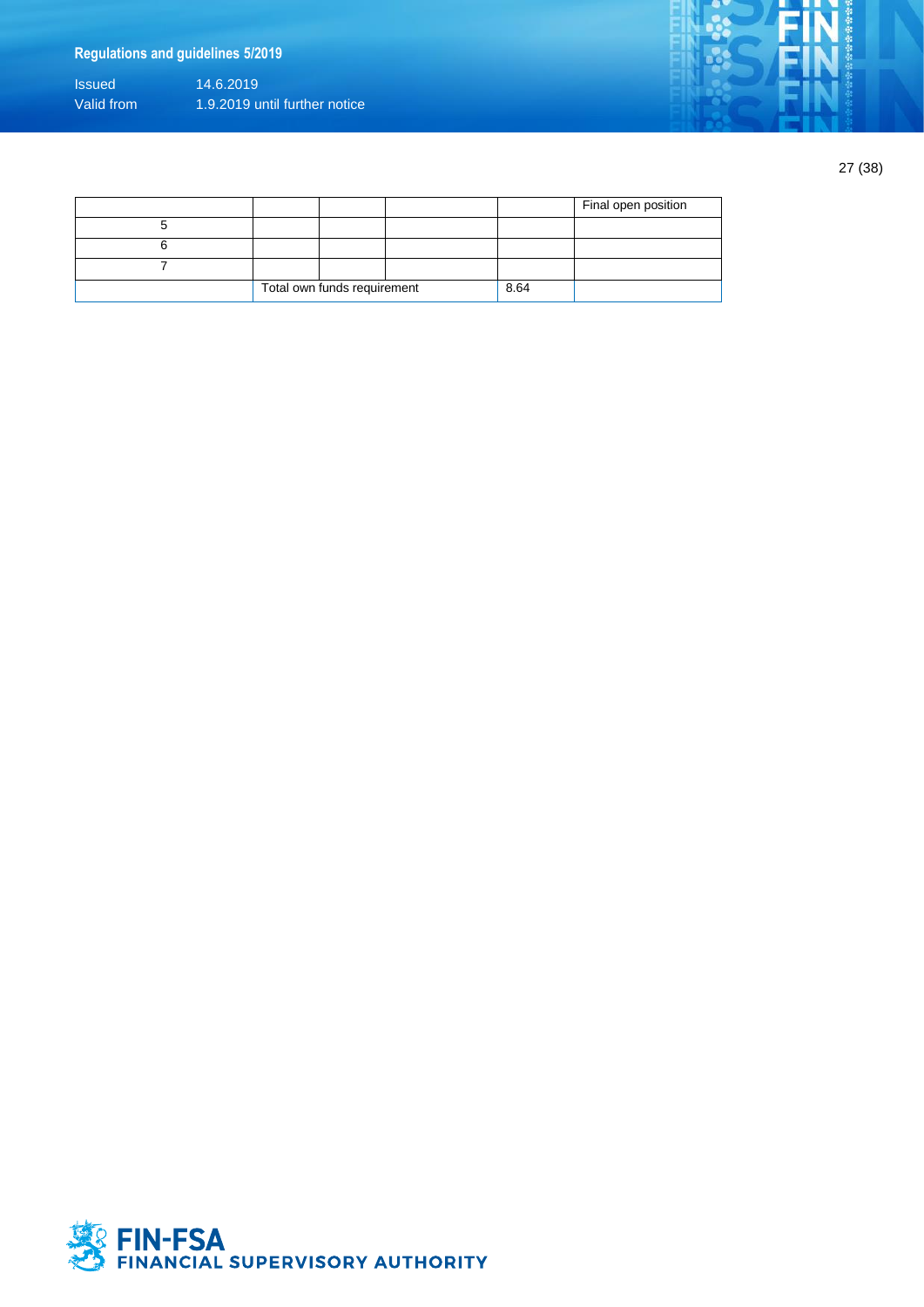

28 (38)

## **11 Capital requirement for securitisation**

### **11.1 EBA Guidelines**

(1) On 7 July 2014, the EBA has issued guidelines on assessment of significant credit risk transfer in securitisation transactions (EBA/GL/2014/05).

#### GUIDELINE (paragraph 2)

- (2) The FIN-FSA recommends that supervised entities comply with the EBA Guidelines referred to in paragraph (1) insofar as they apply to a supervised entity as the originator of a security transaction. The EBA Guidelines are available at Finanssivalvonta.fi.
- (3) On 4 May 2020, the EBA has issued Guidelines on the determination of the weighted average maturity of contractual payments due under the tranche of a securitisation transaction (EBA/GL/2020/04) *(Issued on 25.8.2020, valid from 1.3.2021)*

#### GUIDELINE (paragraph 4)

- (4) The FIN-FSA recommends that supervised entities follow the Guidelines mentioned in paragraph (3) when calculating the maturity of contractual payments due under the tranche of a securitisation transaction, under Article 257 (1)(a) of Regulation EU No 575/2013. The Guidelines are available at Finanssivalvonta.fi. *(Issued on 25.8.2020, valid from 1.3.2021)*
- (5) On 24 November 2016, the EBA has issued Guidelines on implicit support for securitisation transactions (EBA/GL/2016/08).

#### GUIDELINE (paragraph 6)

(6) FIN-FSA recommends that sponsor institutions and originator institutions comply with the EBA Guidelines referred to in paragraph (5) on support provided to securitisations beyond their contractual obligations. The EBA Guidelines are available at Finanssivalvonta.fi.

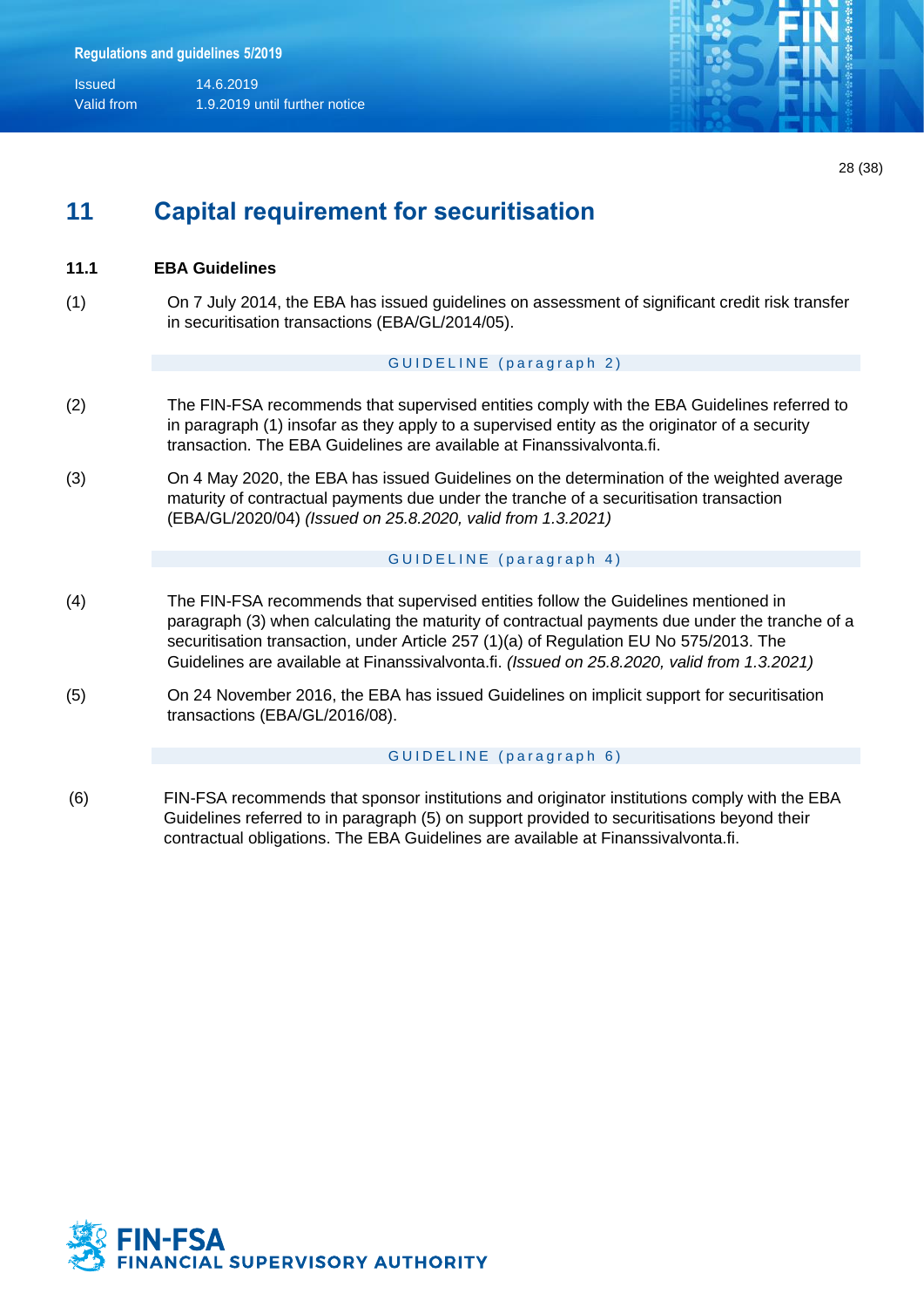

29 (38)

## **12 Capital requirements for operational risk**

### **12.1 Permission to adopt different calculation approaches**

- (1) Article 312 of the CRR provides the general preconditions for adopting different calculation methods.
- (2) The use of different calculation approaches as a combination is provided for in Article 314 of the CRR.
- (3) If a supervised entity adopts the standardised approach, an alternative standardised approach or an advanced approach, it may revert to the method with less accurate measurement of operational risk only when the conditions listed in Article 313 of the CRR are satisfied.
- (4) The capital requirements for operational risk under this chapter is not applicable to investment firms referred to in Articles 95 and 96 of the CRR. The own funds requirements for these investment firms is partly based on the fixed overheads referred to in Article 97 of the CRR.
- (5) In addition to these regulations and guidelines, regulations and guidelines related operational risk management are provided in FIN-FSA regulations and guidelines 8/2014: Management of operational risk in supervised entities of the financial sector

#### **12.1.1 Basic Indicator Approach**

GUIDELINE (paragraph 6)

- (6) For a supervised entity applying the basic indicator approach, the capital requirement for operational risk is calculated in accordance with Articles 315 and 316 of the CRR.
- **12.1.2 Standardised approach**

#### GUIDELINE (paragraphs 7–8)

- (7) In accordance with Article 312, paragraph 1 of the CRR, a supervised entity may apply the standardised approach, if it in addition to the provisions of chapter 9, section 16 of the Credit Institutions Act satisfies the criteria set out in Article 320 of the CRR and has, prior to the implementation of the standardised approach, submitted a related notification to the FIN-FSA.
- (8) For a supervised entity applying the standardised approach, the capital requirement for operational risk is calculated in accordance with Articles 317 and 318 of the CRR. The relevant risk indicator is defined in Article 316.

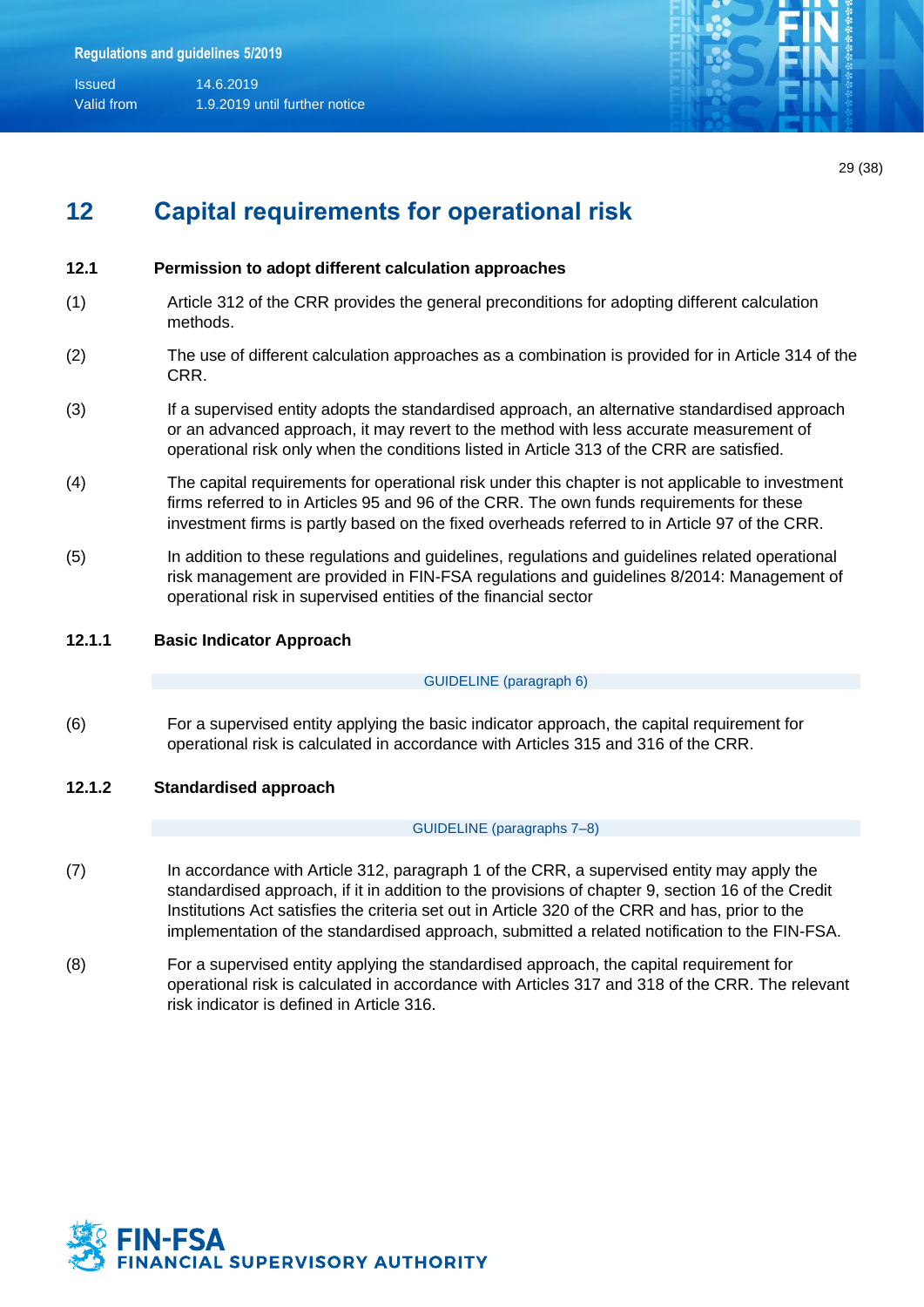

#### **12.1.3 Alternative standardised approach**

#### GUIDELINE (paragraphs 9–11)

- (9) In accordance with Article 312, paragraph 1 of the CRR, the FIN-FSA may permit a supervised entity to use an alternative relevant indicator for the business lines of retail banking and commercial banking where the conditions set out in Articles 319, paragraph 2, and 320 are met.
- (10) The FIN-FSA recommends that a supervised entity planning to adopt an alternative standardised approach notifies its plans to the FIN-FSA in order to have more detailed instructions for filing an application.
- (11) For a supervised entity applying an alternative standardised approach, the capital requirement for operational risk is calculated in accordance with Article 319 of the CRR. The relevant risk indicator is defined in Article 316.

#### **12.1.4 Advanced approach**

#### GUIDELINE (paragraphs 12–14)

- (12) In accordance with Article 312, paragraph 2 of the CRR, a supervised entity may adopt an advanced approach in the calculation of capital requirements for operational risk if it has been permitted by FIN-FSA to apply this approach. The FIN-FSA may grant the permission where all the qualitative and quantitative standards set out in Articles 321 and 322 of the CRR and in Commission Delegated Regulation No 2018/9597 respectively are met and where the supervised entity meets the general risk management standards set out in chapter 9, section 16 of the Credit Institutions Act.
- (13) The impact of insurance and other risk transfer mechanisms on the capital requirements is provided for in Article 323 of the CRR. In accordance with the FIN-FSA's interpretation, the outsourcing of activities to an external party cannot be considered a risk transfer mechanism in this context.
- (14) In accordance with Article 312, paragraph 2 of the CRR, supervised entities shall apply for permission from the FIN-FSA for any material extensions and changes to advanced measurement approaches. In accordance with Article 312, paragraph 3 of the CRR, supervised entities shall notify the FIN-FSA of all changes to their advanced measurement approaches.

*<sup>7</sup> Commission Delegated Regulation (EU) 2018/959 of 14 March 2018 supplementing Regulation (EU) No 575/2013 of the European Parliament and of*  the Council with regard to regulatory technical standards of the specification of the assessment methodology under which competent authorities permit *institutions to use Advanced Measurement Approaches for operational risk*

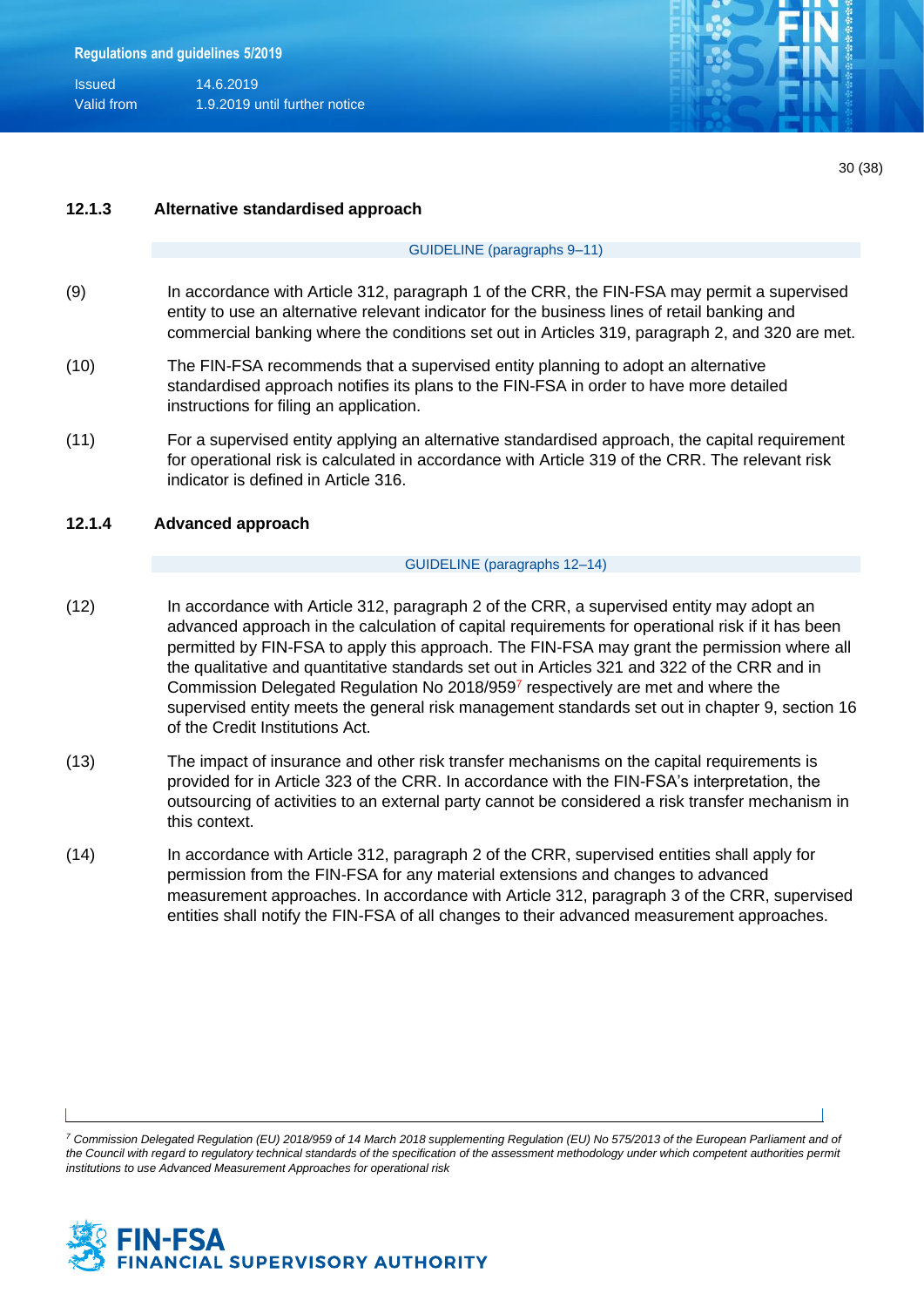

31 (38)

## **13 Large exposures**

### **13.1 EBA Guidelines**

- (1) On 14 November 2017, the EBA has issued Guidelines on connected clients (EBA/GL/2017/15).
- (2) On 15 December 2015, the EBA has issued Guidelines on limits on exposures to shadow banking entities which carry out banking activities outside a regulated framework (EBA/GL/2015/20).

#### GUIDELINE (paragraph 3)

(3) The FIN-FSA recommends that supervised entities comply with the EBA Guidelines referred to above in paragraphs (1) and (2), available at Finanssivalvonta.fi.

### **13.2 Application of the regulations to financial and insurance conglomerates**

(4) In accordance with Article 389 of the CRR, client risk refers to any assets or off-balance sheet commitments referred to in Part Three, Title II, Chapter 2 of the Regulation.

#### GUIDELINE (paragraphs 5 - 6)

- (5) In accordance with the FIN-FSA's interpretation, credit and guarantee insurance is comparable to off-balance sheet commitments.
- (6) In accordance with the FIN-FSA's interpretation, the approach to unknown clients referred to in Commission Delegated Regulation No 1187/2014<sup>8</sup> does not need to be applied to the calculation of customer exposures due to insurance companies' investments at the level of the financial and insurance conglomerate.

#### **13.3 Limits to large exposures**

- (7) In accordance with Article 395, paragraph 3 of the CRR, competent authorities may set a lower limit than EUR 150 million.
- (8) The FIN-FSA has not set a lower limit.

#### **13.4 Reporting of exceeded limits**

(9) The limits to large exposures referred to in Article 395 of the CRR may not be exceeded. However, if exposures exceptionally exceed the limits, the supervised entity must, in

*<sup>8</sup> Commission Delegated Regulation (EU) No 1187/2014 of 2 October 2014 supplementing Regulation (EU) No 575/2013 of the European Parliament and of the Council as regards regulatory technical standards for determining the overall exposure to a client or a group of connected clients in respect of transactions with underlying assets*

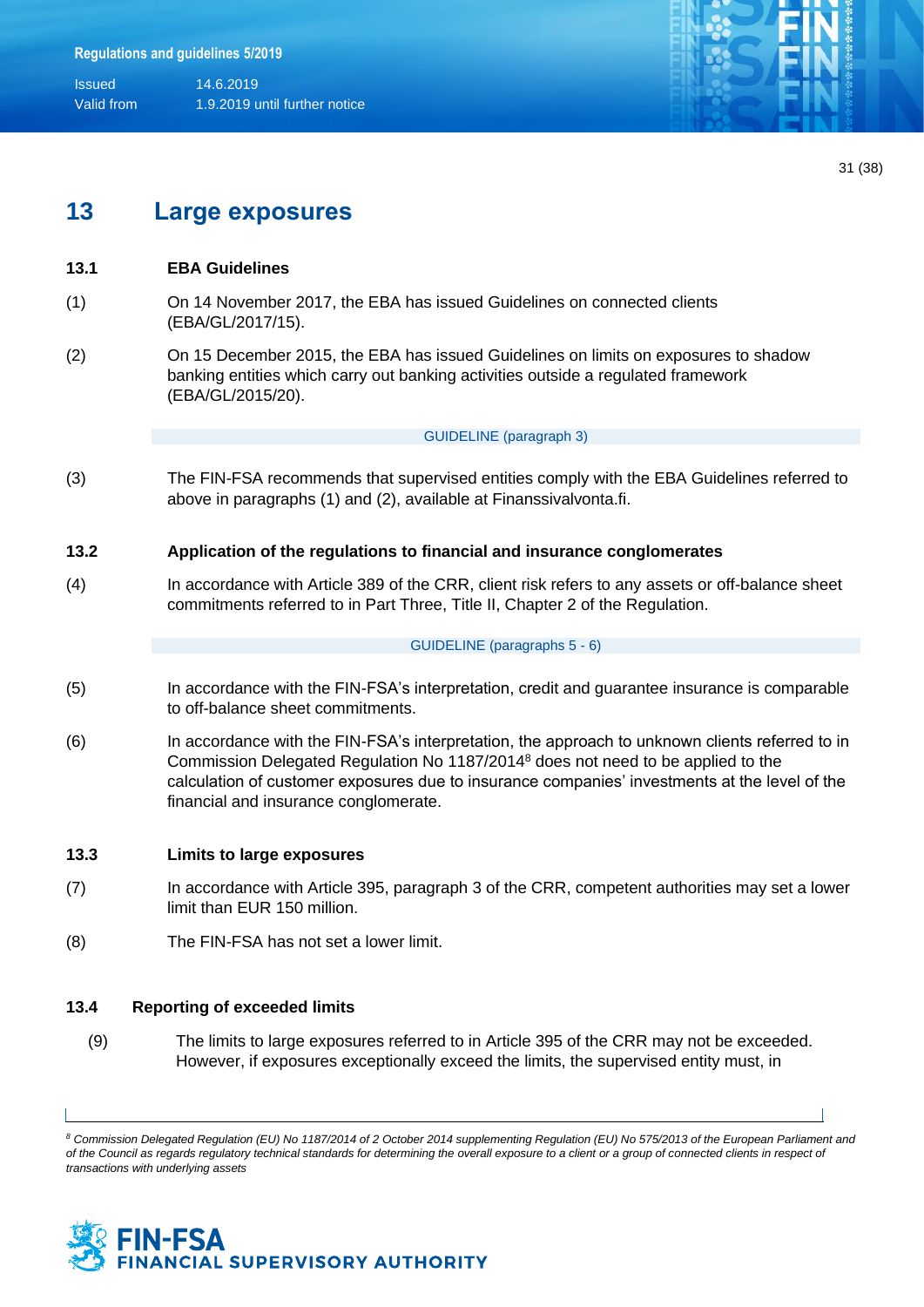

accordance with Article 396, paragraph 1 of the CRR report the exposure value to the FIN-FSA without delay.

#### GUIDELINE (paragraphs 9–11)

- *(10)* The supervised entity may submit the excess report to the FIN-FSA in a free-format letter or in the FIN-FSA's standardised form, which is available on the FIN-FSA website (in Finnish)
- (11) The FIN-FSA recommends that the supervised entity in its excess report provides the following information:
	- contact information of the reporter
	- time when the excess occurred
	- the value of excess
	- the reason for excess
	- plan made by the supervised entity describing the manner and time in which it is able to align its risk exposures with the legal limit. If a plan has already been made in respect of a customer or a customer group, and the plan has not been followed, there shall also be additional information for example on the schedule of the new plan, the planned measures for reducing the exposures and the reasons why the plan failed.

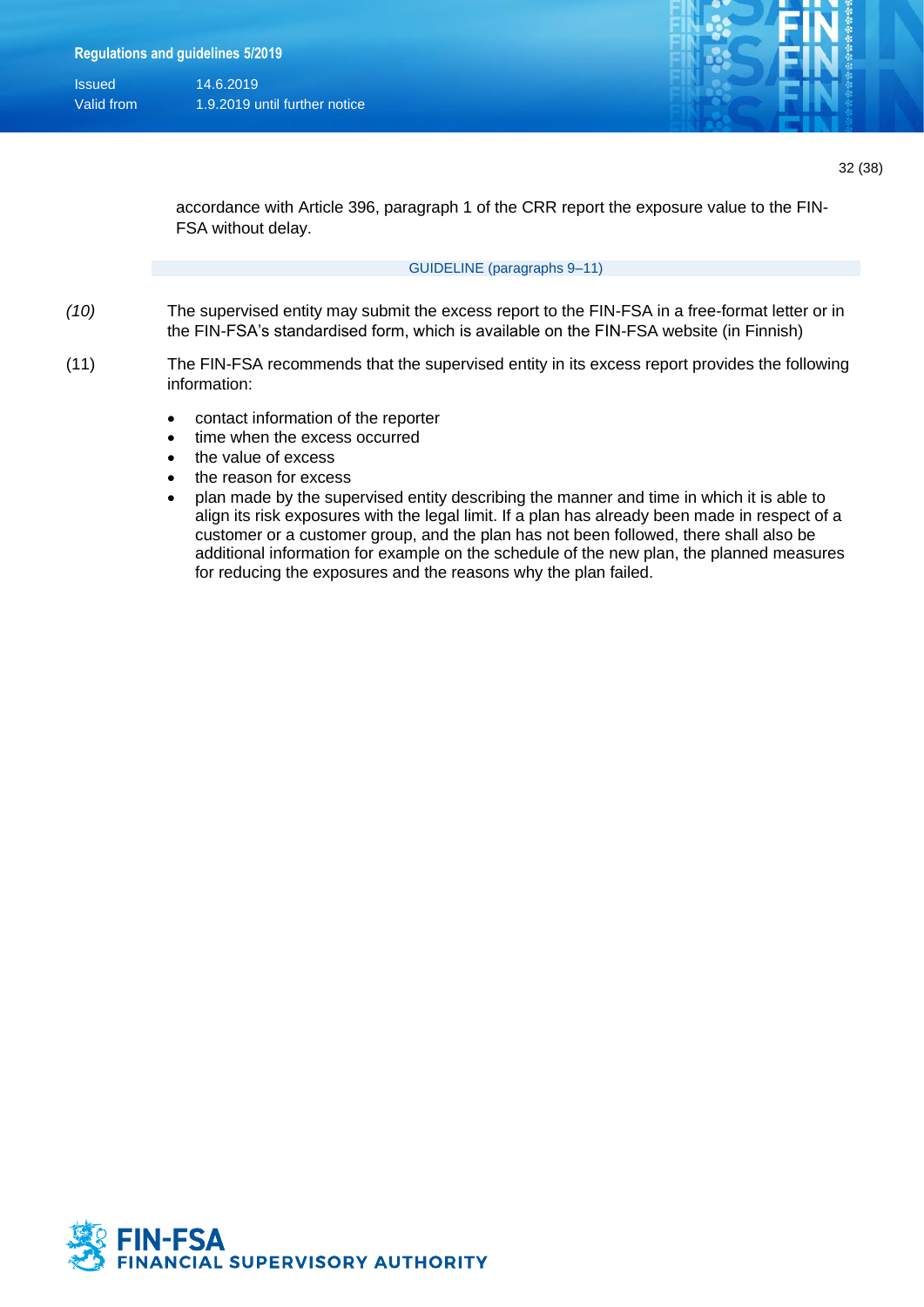

33 (38)

## **14 Liquidity risk requirements**

### **14.1 Additional liquidity outflows for other products and services**

(1) In accordance with Article 23, paragraph 2 of the Commission Delegated Regulation No 2015/61<sup>9</sup> concerning the liquidity coverage ratio, competent authorities may apply an outflow rate of up to 5% for trade finance off-balance sheet related products as referred to in Article 429 and Annex I of Regulation (EU) No 575/2013.

#### REGULATION (paragraph 2)

(2) Supervised entities must apply an 5% outflow rate to the assessment of liquidity outflows regarding trade finance off-balance sheet related products. The FIN-FSA does not have statistical evidence to support a lower outflow rate than 5% for trade finance off-balance sheet related products.

<sup>9</sup> Commission Delegated Regulation (EU) 2015/61 of 10 October 2014 to supplement Regulation (EU) No 575/2013 of the European Parliament and of *the Council with regard to the liquidity coverage requirement for credit institutions.*

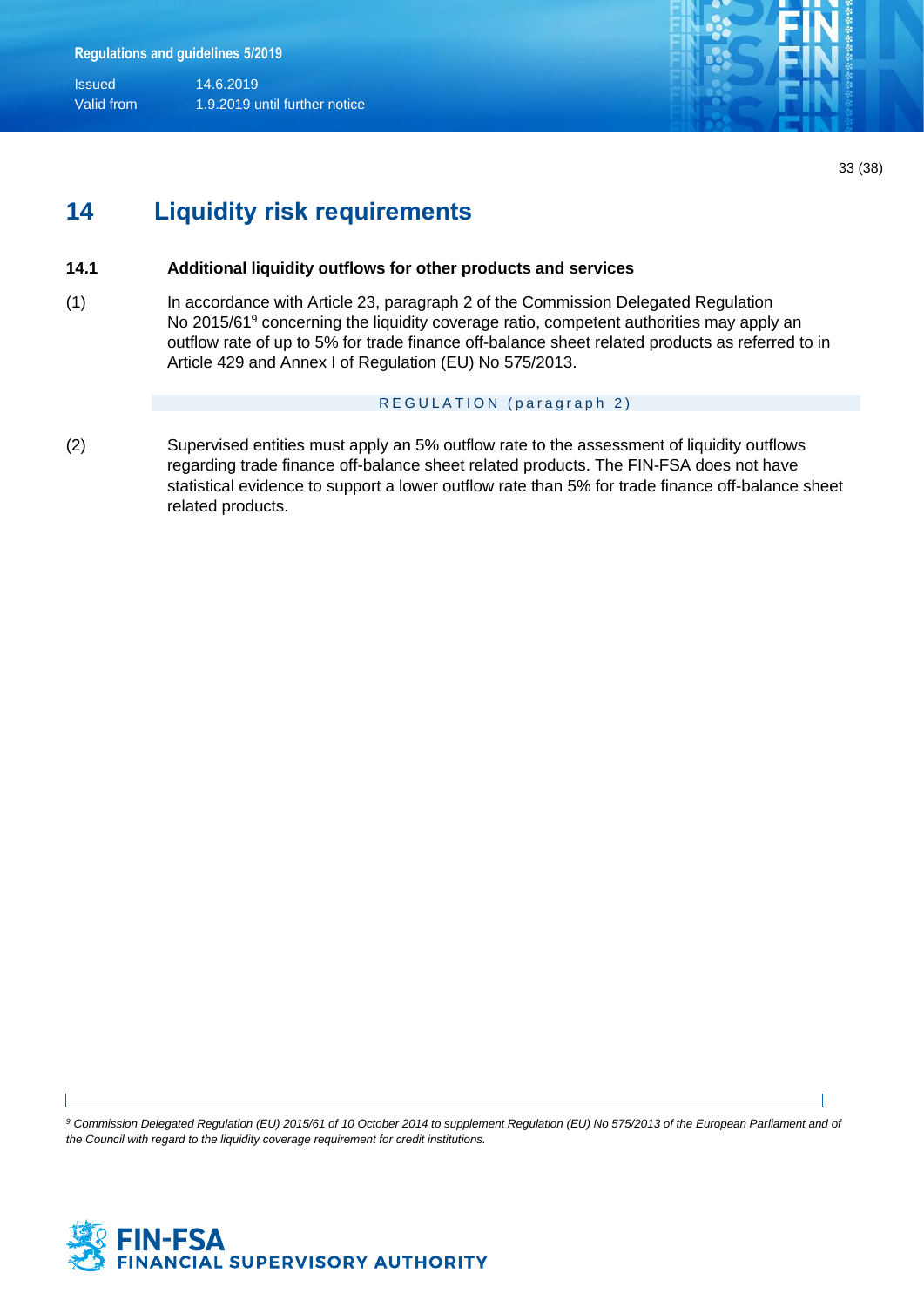

## **15 Disclosure of capital adequacy and liquidity risk information**

### **15.1 EBA Guidelines**

- (1) On 23 December 2014, the EBA has issued Guidelines on materiality, proprietary and confidentiality and on disclosure frequency under Articles 432(1), 432(2) and 433 of Regulation (EU) No 575/2013 (EBA/GL/2014/14).
- *(2)* On 27 July 2014, the EBA has issued Guidelines on disclosure of encumbered and unencumbered assets (EBA/GL/2014/03).
- (3) On 14 December 2016, the EBA has issued Guidelines on disclosure requirements under Part Eight of Regulation (EU) No 575/2013 (EBA/GL/2016/11).
- *(4)* On 21 June 2017, the EBA has issued Guidelines on LCR disclosure to complement the disclosure of liquidity risk management under Article 435 of Regulation (EU) No 575/2013 (EBA/GL/2017/01).
- (5) On 16 January 2018, the EBA has issued Guidelines on uniform disclosures under Article 473a of Regulation (EU) No 575/2013 as regards the transitional period for mitigating the impact of the introduction of IFRS 9 on own funds (EBA/GL/2018/01).
- (6) On 17 December 2018, the EBA has issued Guidelines on disclosure of non-performing and forborne exposures (EBA/GL/2018/10). The Guidelines apply as of 31 December 2019.
- (7) On 11 August 2020, the EBA has issued Guidelines on supervisory reporting and disclosure requirements in compliance with CRR "quick fix" in response to the COVID-19 pandemic (EBA/GL/2020/11*). (Issued on 20.1.2021, valid from 1.3.2021)*
- (8) On 11 August 2020, the EBA has issued Guidelines amending Guidelines on uniform disclosures under Article 473a of Regulation (EU) No 575/2013 (CRR) on the transitional period for mitigating the impact of the introduction of IFRS 9 on own funds to ensure compliance with the CRR "quick fix" in response to the COVID-19 pandemic (EBA/GL/2020/12). *(Issued on 20.1.2021, valid from 1.3.2021)*

#### GUIDELINE (paragraph 9)

- (9) The FIN-FSA recommends that supervised entities comply with the EBA Guidelines referred to above in paragraphs (1)–(6), available at Finanssivalvonta.fi. *(Issued on 20.1.2021, valid from 1.3.2021)*
- (10) In accordance with paragraph 9 of EBA/GL/2016/11, competent authorities may require institutions that are neither G-SIIs nor O-SIIs to apply some or all guidance in these guidelines when complying with the requirements in Part Eight of the CRR.

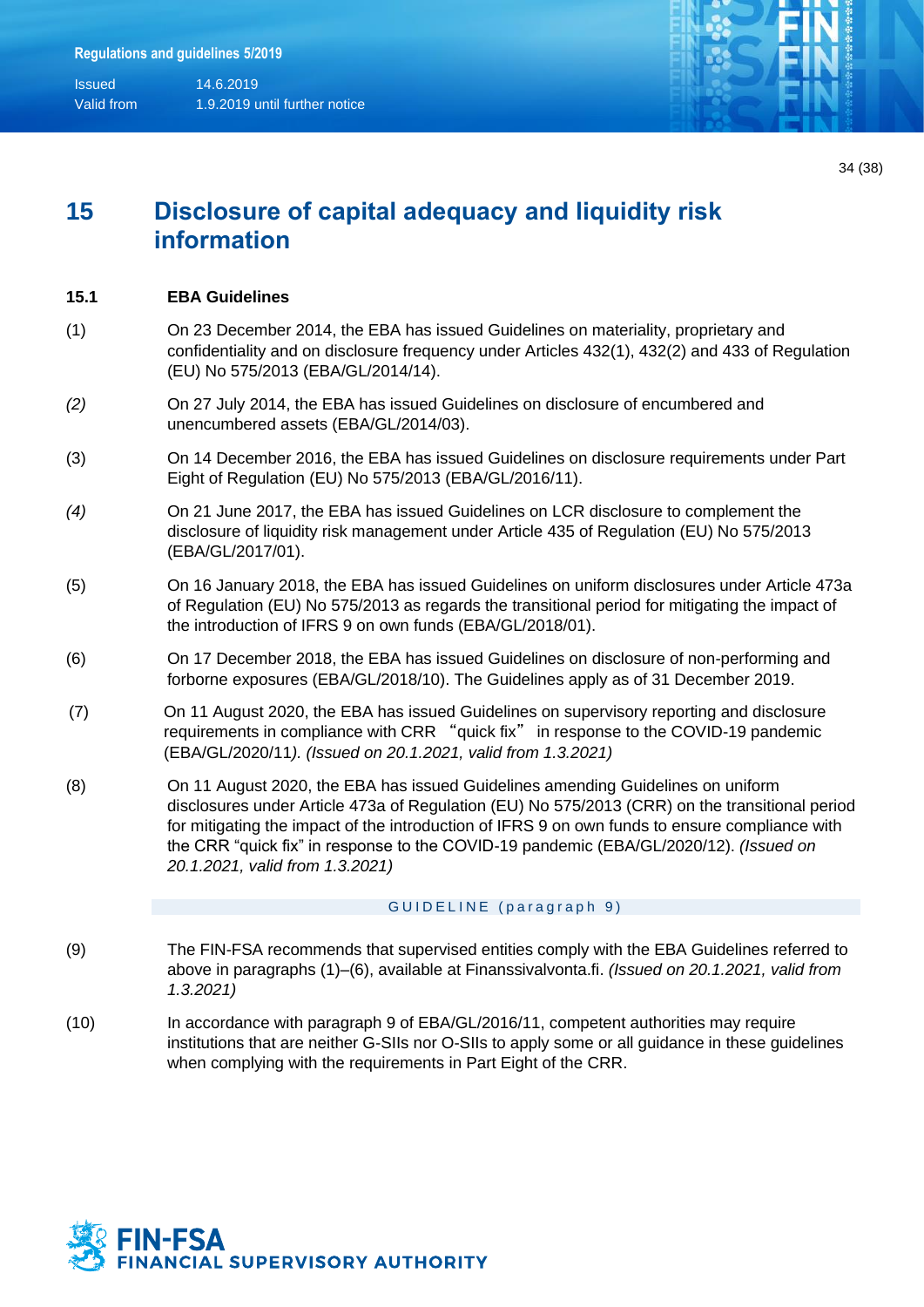| <b>Issued</b> | 14.6.2019                     |
|---------------|-------------------------------|
| Valid from    | 1.9.2019 until further notice |



#### GUIDELINE (paragraph 11)

- (11) The FIN-FSA recommends that supervised entities referred to above in paragraph (10) comply with paragraph (8) of the EBA Guidelines as such and other advice provided in the Guidelines as best practices, as applicable.
- (12) On 2 June 2020, the EBA has issued Guidelines on reporting and disclosure of exposures subject to measures applied in response to the COVID-19 crisis (EBA/GL/2020/07). On these Guidelines, the FIN-FSA has issued separate Regulations and guidelines 3/2020: Guidelines on reporting and disclosure of exposures subject to measures applied in response to the COVID-19 crisis *(Issued on 20.1.2021, valid from 1.3.2021)*

### **15.2 Disclosure requirements pertaining to significant subsidiaries of credit institutions or investment firms**

- *(13)* In accordance with Article 13, paragraph 1 of the CRR, EU parent institutions shall comply with the obligations laid down in Part Eight of the CRR on the basis of their consolidated situation.
- *(14)* In accordance with Article 13, paragraph 2 of the CRR, institutions controlled by an EU parent financial holding company or EU parent mixed financial holding company shall comply with the obligations laid down in Part Eight of the CRR on the basis of the consolidated situation of that financial holding company or mixed financial holding company.
- (15) In accordance with Article 13, paragraphs 1 and 2 of the CRR, significant subsidiaries of EU parent institutions and those subsidiaries which are of material significance for their local market shall disclose the information specified in Articles 437, 438, 440, 442, 450, 451 and 453, on an individual or sub-consolidated basis.
- (16) A competent authority shall provide information on the criteria it applies to assess the significance of a subsidiary. Provisions on the criteria have been given in Annex 1, Part 5 of the following regulation: Commission Implementing Regulation (EU) No 650/2014 laying down implementing technical standards with regard to the format, structure, contents list and annual publication date of the information to be disclosed by competent authorities in accordance with Directive 2013/36/EU of the European Parliament and of the Council.

#### REGULATION (paragraphs 14-15)

- (17) A subsidiary credit institution or investment firm shall be considered significant, if the share of its balance sheet total or, if the information is disclosed on the basis of consolidated capital adequacy, the share of the subsidiary credit institution's or investment firm's consolidated balance sheet total forms at least 10% of the parent company's consolidated balance sheet total.
- (18) Requirements pertaining to significant subsidiaries do not apply to a Finnish sub-consolidation group's parent company whose Finnish parent company shall disclose consolidated capital adequacy information.

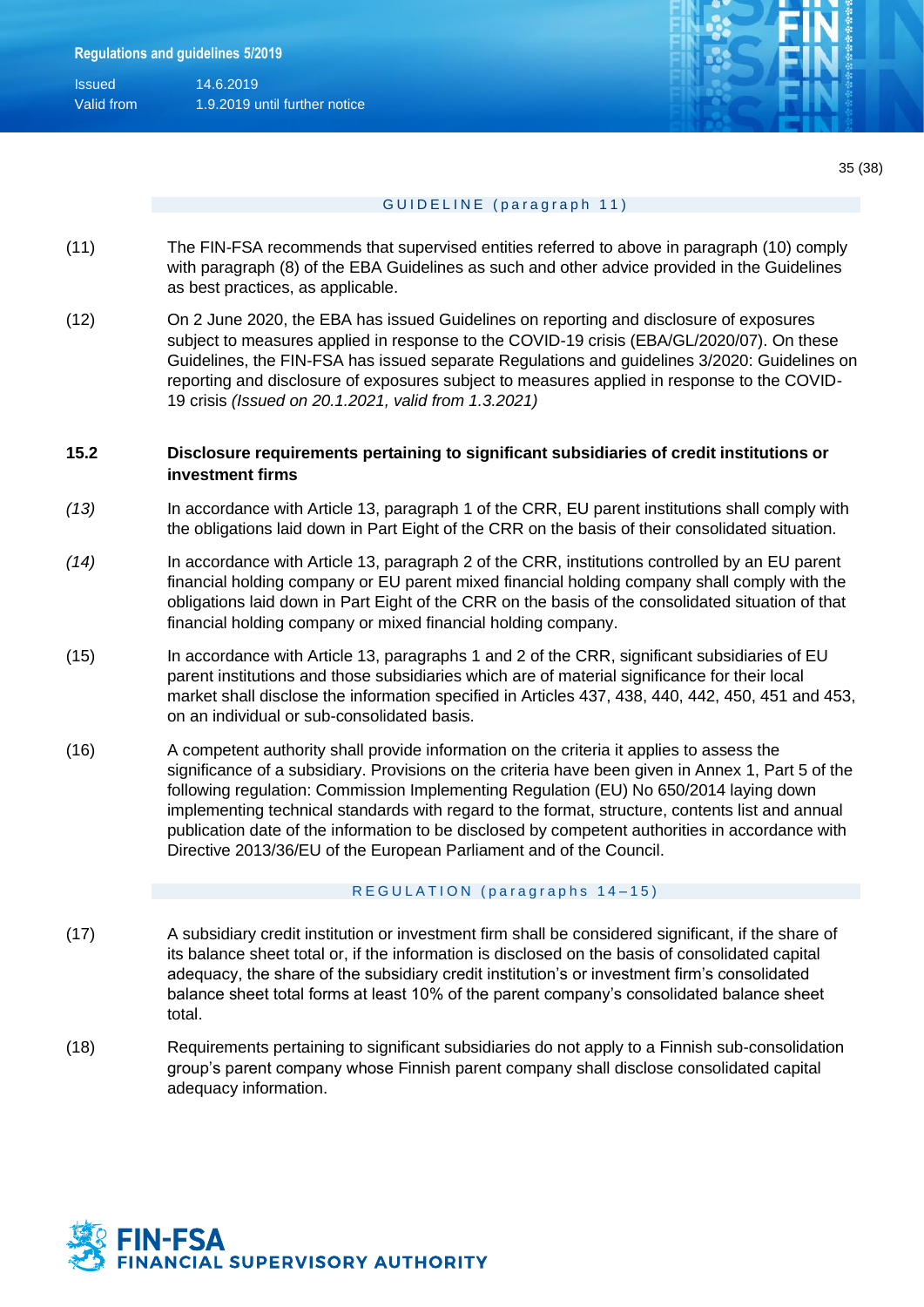

36 (38)

## **16 Repealed regulations and guidelines**

Upon entry into force, these regulations and guidelines shall repeal the following FIN-FSA regulations and guidelines:

- Regulations and guidelines 25/2013: Capital requirements calculation and large exposures
- Regulations and guidelines 10/2014: Disclosure of encumbered and unencumbered assets
- Regulations and guidelines 4/2013: Calculation of Stressed VaR and Incremental Risk Charge

These regulations and guidelines also repeal the FIN-FSA's statement issued on 31 December 2013 on the regulatory options left in the CRR within the discretion of the competent authority.

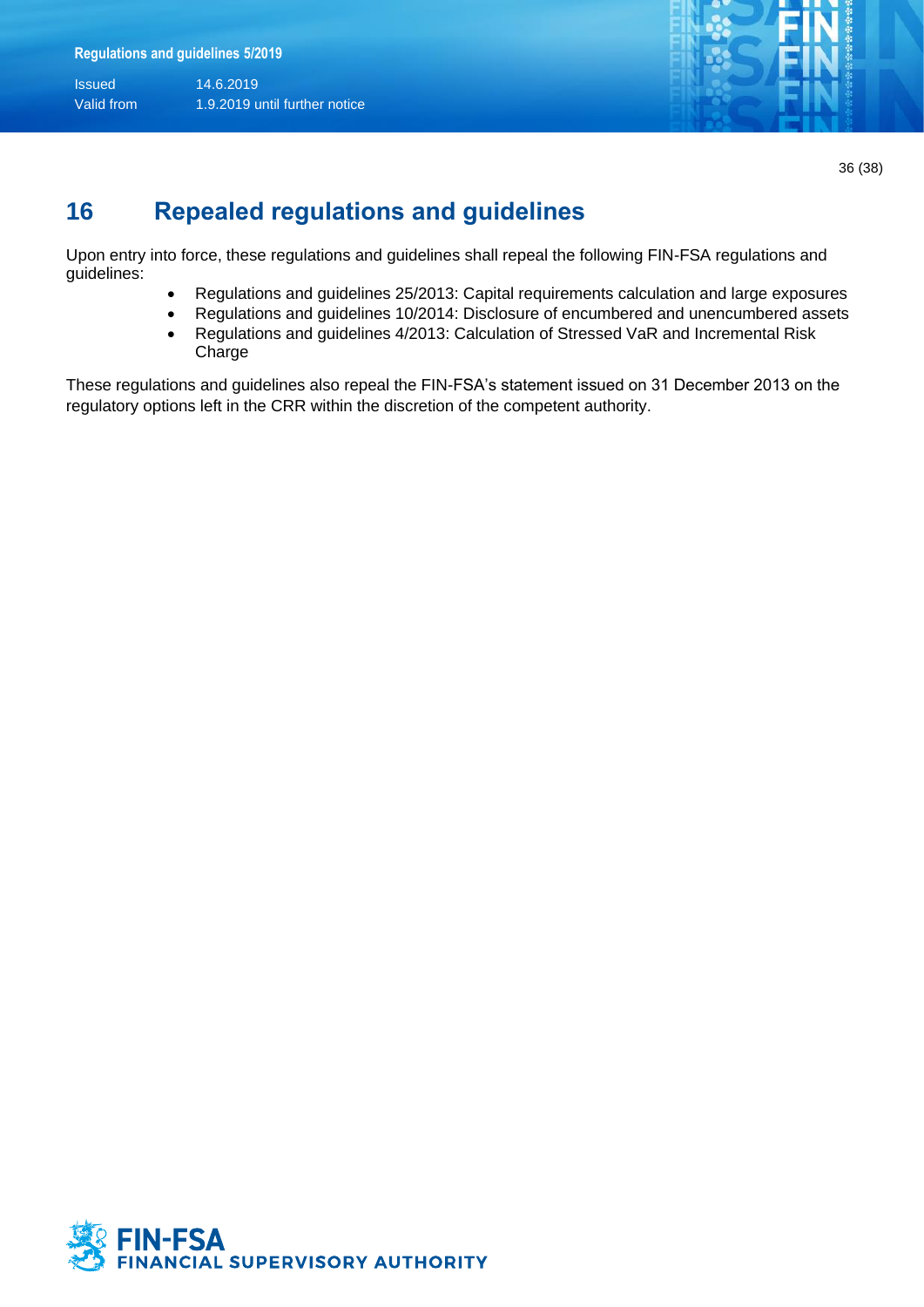

37 (38)

## **17 Revision history**

These regulations and guidelines have been amended after their entry into force as follows:

*Issued on 25.8.2020, 21.10.2020 and 20.1.2021, valid from 1.3.2021*

- added to paragraph (2) of section 2.5 Guidelines on credit risk mitigation for institutions applying the IRB approach with own estimates of LGDs, to paragraph (3) Guidelines on the treatment of structural FX positions under Article 352(2) of Regulation (EU) No 575/2013 (Capital Requirements Regulation), to paragraph (4) Guidelines on the determination of the weighted average maturity of contractual payments due under the tranche of a securitisation transaction, to paragraph (5) ECB guide to internal models and ECB Guidelines (EU) 2020/978 and to paragraph (6) three EBA Guidelines on measures applied in response to the COVID-19 pandemic.
- corrected reference to another paragraph in paragraph (22) of section 6
- amended section 7 as follows:
	- $\circ$  moved paragraph (4) to paragraph (10), to which updated Consolidated version of the ECB's internal models guide and added a mention that the FIN-FSA takes into account, where applicable, the ECB guide in its supervision of the internal models of less significant financial institutions.
	- $\circ$  corrected in paragraph (6) date of issue of Guidelines [previously paragraph (7)]
	- o added to paragraph (8) EBA's CRM Guidelines and to paragraph (9) recommendation to comply with the Guidelines
	- $\circ$  added subsection 7.4 and paragraph (14) on the submission to the FIN-FSA of applications and notifications related to the IRBA
	- $\circ$  added paragraph 18, mentioning Guideline 2020/978 issued by the European Central Bank
	- $\circ$  revised paragraph (21), date when default is deemed to have occurred [previously paragraph (19)]
	- $\circ$  deleted paragraphs related to date of introduction of new deficit of default as well as notification of date of introduction, and threshold values of old definition of default, as new definition has been introduced as of 1 January 2021 [previously paragraphs (14) end part,  $(15) - (16)$  and  $(20 - 23)$ ]
- added to section 10.1 paragraph (4) EBA Guidelines and to paragraph (5) recommendation to comply with Guidelines
- added to section 11 paragraph (3) EBA Guidelines and to paragraph (4) FIN-FSA's recommendation to comply with Guidelines
- amended section 15 as follows: